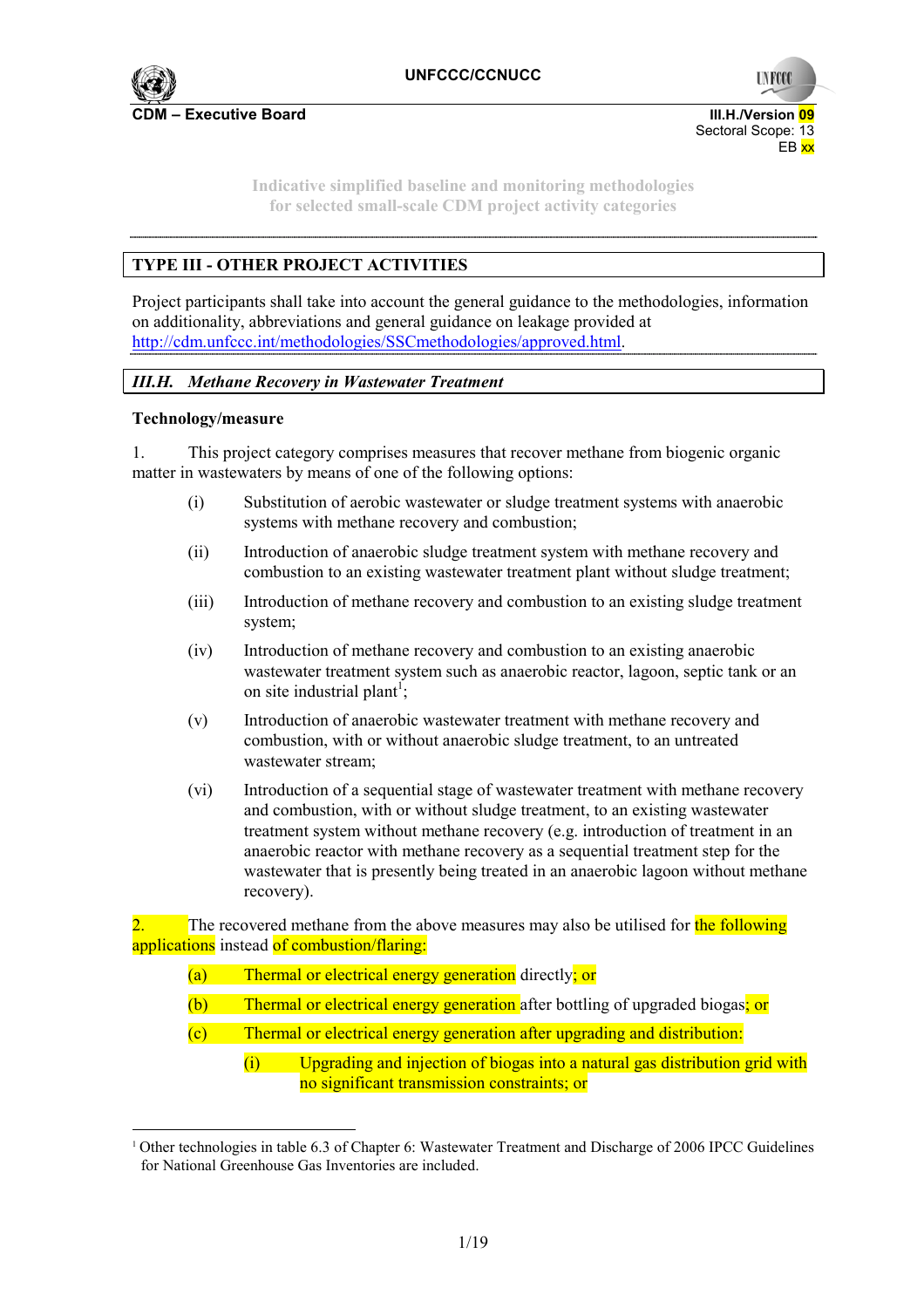

**UNFCC** 

**Indicative simplified baseline and monitoring methodologies for selected small-scale CDM project activity categories** 

*III.H. Methane recovery in wastewater treatment (cont)* 

 $(iii)$  Upgrading and transportation of biogas via a dedicated piped network to a group of end users; or

(d) For hydrogen production instead of combustion/flaring.

3. If the recovered methane is used for **project activities covered under paragraph 2 (a)**, direct heat and or electricity generation that component of the project activity can use a corresponding category under type I.

4. If the recovered methane is utilized for production of hydrogen (project activities covered under paragraph  $2(d)$ , that component of project activity shall use corresponding category AMS III.O.

5. In case of project activities covered under paragraph 2 (b) if  $H$  the bottles with upgraded biogas recovered and upgraded biogas is bottled and are sold outside the project boundary the enduse of the biogas shall be ensured via a contract between the bottled biogas vendor and the enduser. No emission reductions may be claimed from the displacement of **fossil-fuels** from the end use of bottled biogas in such situations. If however the end use of the bottled biogas is included in the project boundary and is monitored during the crediting period  $CO<sub>2</sub>$  emissions avoided by the displacement of the **fossil fuels is eligible under a corresponding type I methodology**, e.g. AMS I.C.

6. In case of project activities covered under paragraph  $2$  (c i) emission reductions from the displacement of the use of natural gas is eligible under this methodology, provided the geographical extent of the natural gas distribution grid is within the host country boundaries.

7. In case of project activities covered under paragraph 2 (c ii) emission reductions for the displacement of the use of fuels can be claimed following the provision in the corresponding type I methodology, e.g. AMS I.C.

8. In case of If the project activityies involves activities covered under paragraph 2 (b) and  $\alpha$ ), uperading of biogas for bottling this category methodology is only applicable if upgrade is done by way of absorption with water (with or without recovery of methane emissions from discharge) such that the methane content of the upgraded biogas shall be in accordance with national regulations (where these exist) or a minimum of 96% (by volume). These conditions also apply of theto bottled biogas, comparable to the standard methane content of compressed natural gas, are required are necessary to ensure that the **bottled recovered** biogas is completely destroyed through combustion in an end use.

9. Measures are limited to those that result in **aggregate** emission reductions of less than or equal to 60 kt CO<sub>2</sub> equivalent annually from all type III components of the project activity.

## **Boundary**

10. The project boundary is the physical, geographical site where the wastewater and sludge treatment takes place.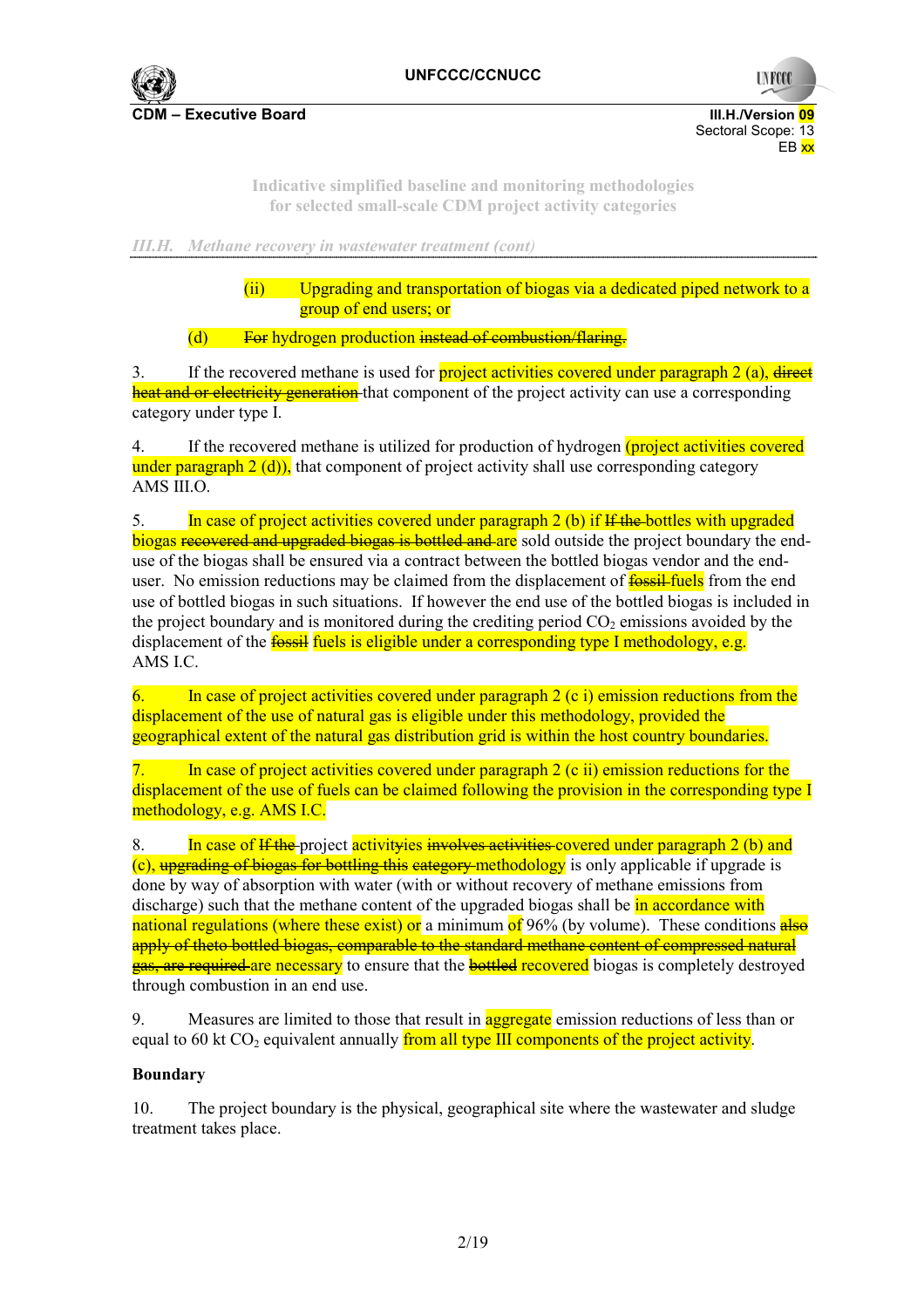

**UNFCC** 

**(1)** 

**Indicative simplified baseline and monitoring methodologies for selected small-scale CDM project activity categories** 

#### *III.H. Methane recovery in wastewater treatment (cont)*

11. In case of project activityies covered under paragraph 2 (b) and (c), case the project activity involves bottling of biogas the project boundary includes the upgrade and compression installations, the dedicated piped network/natural gas distribution grid for distribution of biogas from the wastewater treatment plant to the end user sites and all the facilities and devices connected directly to it.

## **Project Activity Emissions**

- 12. Project activity emissions consist of:
	- $(1)$  CO<sub>2</sub> emissions on account of power used by the project activity facilities. Emission factors for grid electricity or diesel fuel use as the case may be shall be calculated as described in category AMS I.D.;
	- (ii) Methane emissions on account of inefficiency of the wastewater treatment and presence of degradable organic carbon in treated wastewater;
	- (iii) Methane emissions from the decay of the final sludge generated by the treatment systems;
	- (iv) Methane fugitive emissions on account of inefficiencies in capture and flare systems;
	- (v) Methane emissions resulting from dissolved methane in the treated wastewater effluent.

Emissions related to the production, upgrading and use of bottled biogas. If the recovered methane is not upgraded for bottling this term can be neglected. Where relevant, emissions related to the upgrading and compression of biogas (cases covered under paragraph  $2$  (b) and  $2$  (c)).

(vii) Where relevant, emissions due to physical leakage from the dedicated piped network for transport of upgraded biogas to the end users (cases covered under paragraph 2 (c ii)).

$$
PE_y = PE_{y, power} + PE_{y, ww, treated} + PE_{y,s, final} + PE_{y, fugitive} + PE_{y, dissolved} + PE_{y, upgrading} +
$$
  
+  $PE_{y, leaves of the line}$ 

*y leakage pipeline* , , *PE*

[Note:  $PE_{v,leakage,pipeline}$  is added to the formula and  $PE_{v,botline}$  is changed to  $PE_{v,upgrading}$ ].

Where:

| $PE_v$               | Project activity emissions in the year "y" (tCO <sub>2</sub> e)             |
|----------------------|-----------------------------------------------------------------------------|
| $PE_{y, power}$      | Emissions from electricity or diesel consumption in the year "y"            |
| $PE_{y,ww, treated}$ | Emissions from degradable organic carbon in treated was tewater in year "y" |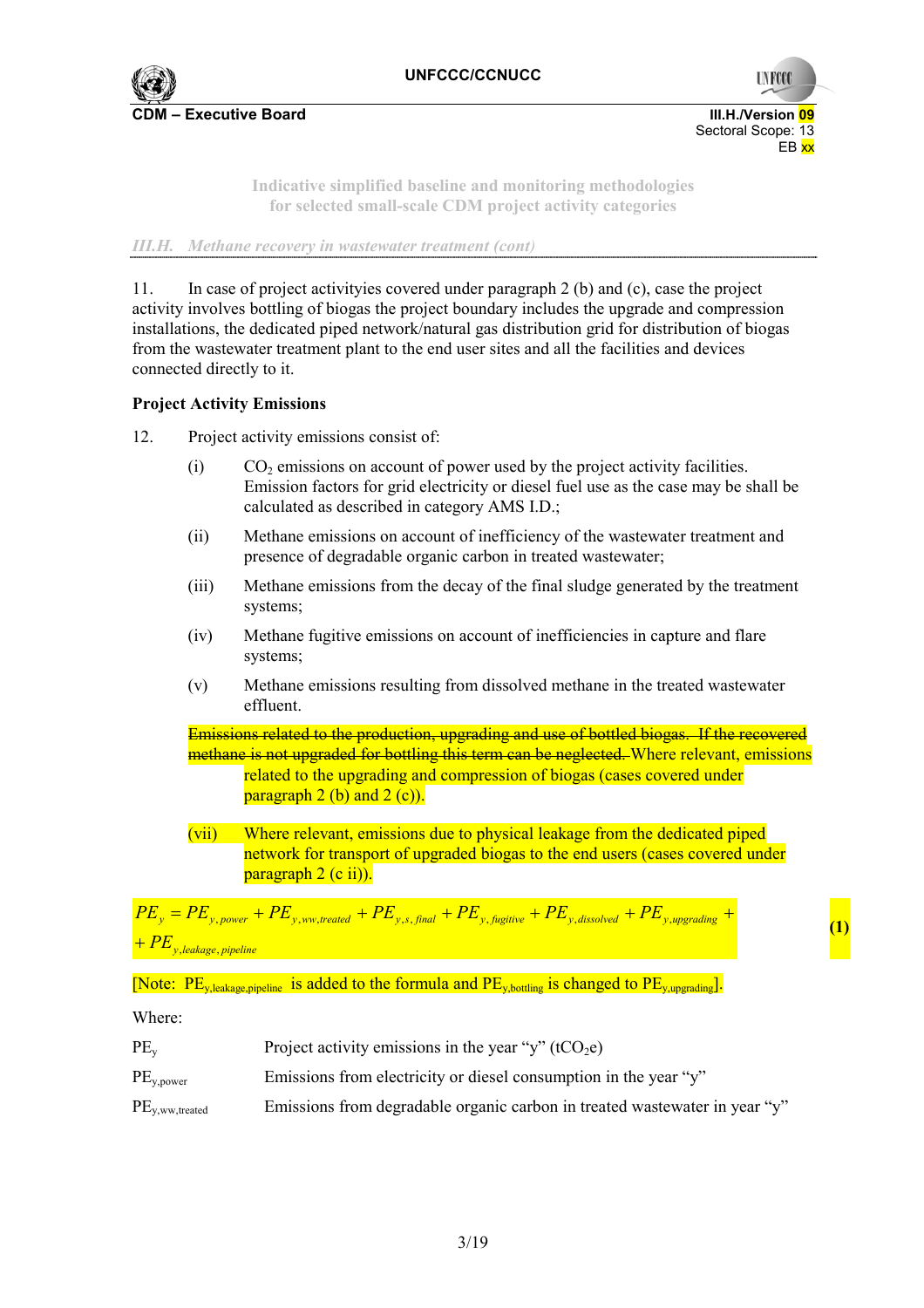

**UNFCC** 

**Indicative simplified baseline and monitoring methodologies for selected small-scale CDM project activity categories** 

*III.H. Methane recovery in wastewater treatment (cont)* 

| $PE_{v,s,final}$              | Emissions from anaerobic decay of the final sludge produced in the year "y". If<br>the sludge is controlled combusted, disposed in a landfill with methane<br>recovery, or used for soil application, this term can be neglected, and the final<br>disposal of the sludge shall be monitored during the crediting period |
|-------------------------------|--------------------------------------------------------------------------------------------------------------------------------------------------------------------------------------------------------------------------------------------------------------------------------------------------------------------------|
| $PE_{y, \text{fugitive}}$     | Emissions from methane release in capture and utilization/combustion/flare<br>systems in year "y"                                                                                                                                                                                                                        |
| $PE_{v,dis solved}$           | Emissions from dissolved methane in treated wastewater in year "y". Project<br>emissions from this source are only considered for project activities involving<br>measures described in cases (i), (v) and (vi) of paragraph $\frac{1}{2}$ .                                                                             |
| <del>oottling</del> ungrading | Emissions related to the <b>production</b> , upgrading and compression and use of the<br><b>bottled</b> of biogas in year "y". (If the recovered methane is not upgraded for<br><del>bottling this term can be neglected).</del>                                                                                         |
| eakage pipeline               | Emissions due to physical leakage from the dedicated piped network in year<br>``y"                                                                                                                                                                                                                                       |

13. Project activity emissions from electricity consumption are determined as per the procedures described in AMS I.D. The energy consumption of all equipment/devices installed by the project activity, *inter alia* facilities for upgrade and compression, filling of bottles, distribution and the final end use of biogas shall be included. For project activity emissions from fossil fuel consumption the emission factor for the fossil fuel shall be used  $(tCO<sub>2</sub>/tonne)$ . Local values are to be used, if local values are difficult to obtain, IPCC default values may be used. If recovered methane is used to power auxiliary equipment of the project it should be taken into account accordingly, using zero as its emission factor.

*14.* Project activity emissions from degradable organic carbon in treated wastewater are determined as follows:

$$
PE_{y,ww, treated} = Q_{y,ww} * GWP \_CH_4 * B_{o,ww} * COD_{y,ww, treated} * MCF_{ww,final}
$$
 (2)

Where:

 $\overline{a}$ 

| $Q_{v,ww}$                            | Volume of wastewater treated in the year "y" $(m3)$                                                                                                |
|---------------------------------------|----------------------------------------------------------------------------------------------------------------------------------------------------|
| $\mathrm{COD}_{v,ww, \text{treated}}$ | Chemical oxygen demand of the final treated wastewater discharged into sea, river<br>or lake in the year "y" (tonnes/m <sup>3</sup> ) <sup>2</sup> |
| $B_{o,ww}$                            | Methane producing capacity of the wastewater (IPCC default value for domestic<br>wastewater of 0.21 kg $CH4/kg$ , COD) <sup>2</sup>                |

<sup>&</sup>lt;sup>2</sup> The IPCC default value of 0.25 kg CH<sub>4</sub>/kg COD was corrected to take into account the uncertainties. For domestic waste water, a COD based value of  $B_{o,ww}$  can be converted to  $BOD<sub>5</sub>$  based value by dividing it by 2.4 i.e. a default value of 0.504 kg  $CH<sub>4</sub>/kg BOD$  can be used.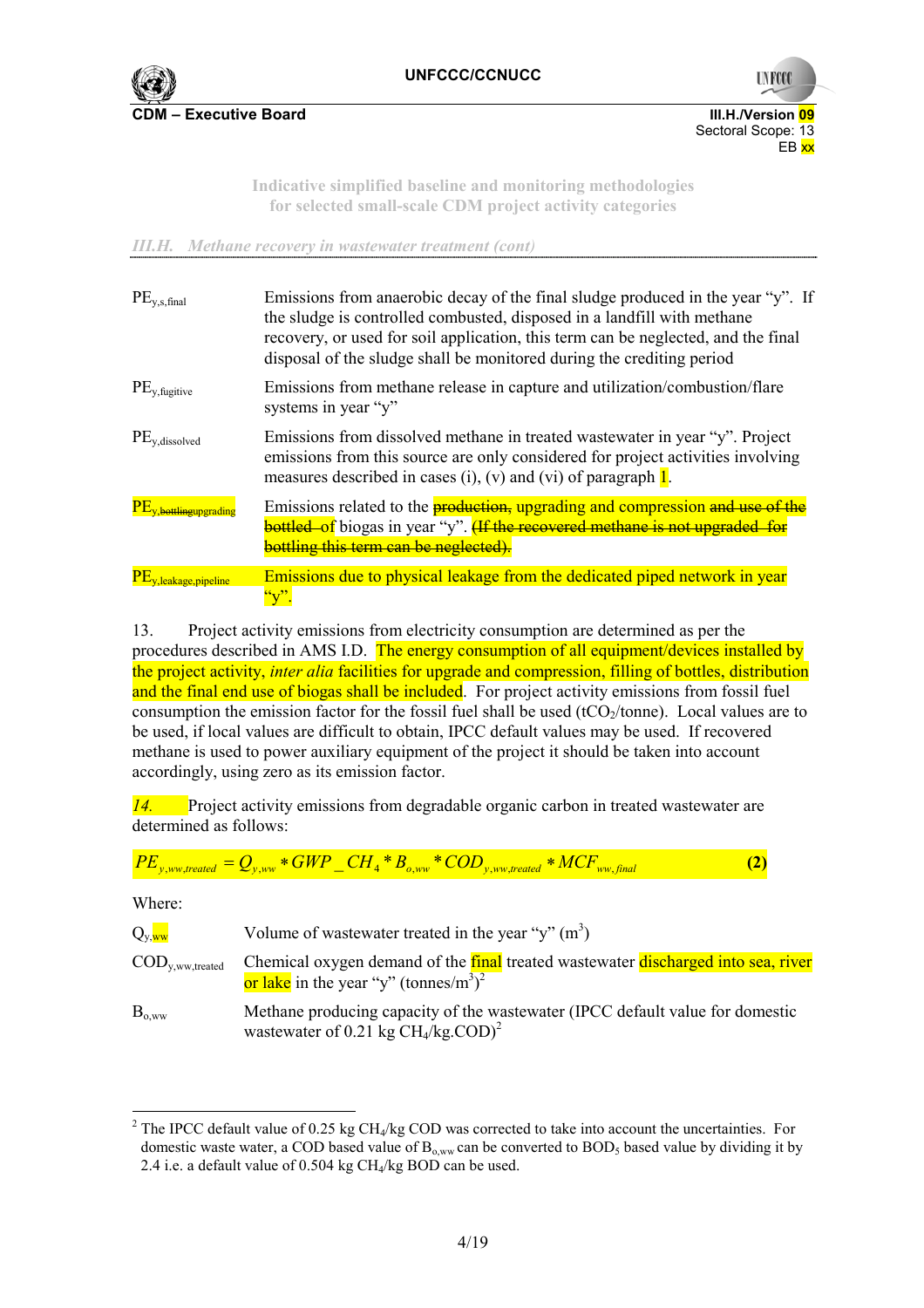

**UNFCC** 

**Indicative simplified baseline and monitoring methodologies for selected small-scale CDM project activity categories** 

*III.H. Methane recovery in wastewater treatment (cont)* 

MCF<sub>ww,final</sub> Methane correction factor based on type of treatment and discharge pathway of the wastewater (fraction) (MCF Higher Value in table III.H.1 for sea, river and lake discharge i.e. 0.2)

GWP CH<sub>4</sub> Global Warming Potential for methane (value of 21 is used)

| Type of wastewater treatment and discharge<br>pathway or system                                | <b>MCF</b> lower values | <b>MCF</b> higher<br>values |
|------------------------------------------------------------------------------------------------|-------------------------|-----------------------------|
| Discharge of was tewater to sea, river or lake                                                 | 0.0                     | 0.2                         |
| Aerobic treatment, well managed                                                                | 0.0                     | 0.1                         |
| Aerobic treatment, poorly managed or overloaded                                                | 0 <sub>2</sub>          | 04                          |
| Anaerobic digester for sludge without methane                                                  | 0.8                     | 1.0                         |
| recovery                                                                                       |                         |                             |
| Anaerobic reactor without methane recovery                                                     | 0.8                     | 1.0                         |
| Anaerobic shallow lagoon (depth less than 2 metres)                                            | 0.0                     | 0 <sup>3</sup>              |
| Anaerobic deep lagoon (depth more than 2 metres)                                               | 0.8                     | 1.0                         |
| Septic system                                                                                  | 0.5                     | 0.5                         |
| $^{1}$ ) Default values from chapter 6 of volume 5. Waste in 2006 IPCC Guidelines for National |                         |                             |
| Greenhouse Gas Inventories                                                                     |                         |                             |

# **Table III.H.1. IPCC default values1) for Methane Correction Factor (MCF)**

15. Project activity emissions from anaerobic decay of the final sludge produced are determined as follows:

$$
PE_{y,s,final} = S_{y,final} * DOC_{y,s,final} * MCF_{s,final} * DOC_{F} * F * 16/12 * GWP\_CH_{4}
$$
 (3)

Where:

| Methane emissions from the anaerobic decay of the final sludge generated in the<br>wastewater system in the year "y" ( $tCO2e$ )                                                                                                                                                                                                                                                                                                                                                                        |
|---------------------------------------------------------------------------------------------------------------------------------------------------------------------------------------------------------------------------------------------------------------------------------------------------------------------------------------------------------------------------------------------------------------------------------------------------------------------------------------------------------|
| Amount of final sludge generated by the wastewater treatment in the year "y"<br>(tonnes)                                                                                                                                                                                                                                                                                                                                                                                                                |
| Degradable organic content of the final sludge generated by the wastewater<br>treatment in the year "y" (fraction). IPCC default values of 0.05 for domestic<br>sludge (wet basis, considering a default dry matter content of 10 percent) or 0.09<br>for industrial sludge (wet basis, assuming dry matter content of 35 percent) may be<br>used. Optionally other values determined through ex post measurement of the<br>sludge produced on a sampling basis may be used during the crediting period |
| Methane correction factor of the landfill that receives the final sludge, estimated<br>as described in category AMS III.G.                                                                                                                                                                                                                                                                                                                                                                              |
| Fraction of DOC dissimilated to biogas (IPCC default value of 0.5)                                                                                                                                                                                                                                                                                                                                                                                                                                      |
| Fraction of $CH_4$ in landfill gas (IPCC default of 0.5)                                                                                                                                                                                                                                                                                                                                                                                                                                                |
|                                                                                                                                                                                                                                                                                                                                                                                                                                                                                                         |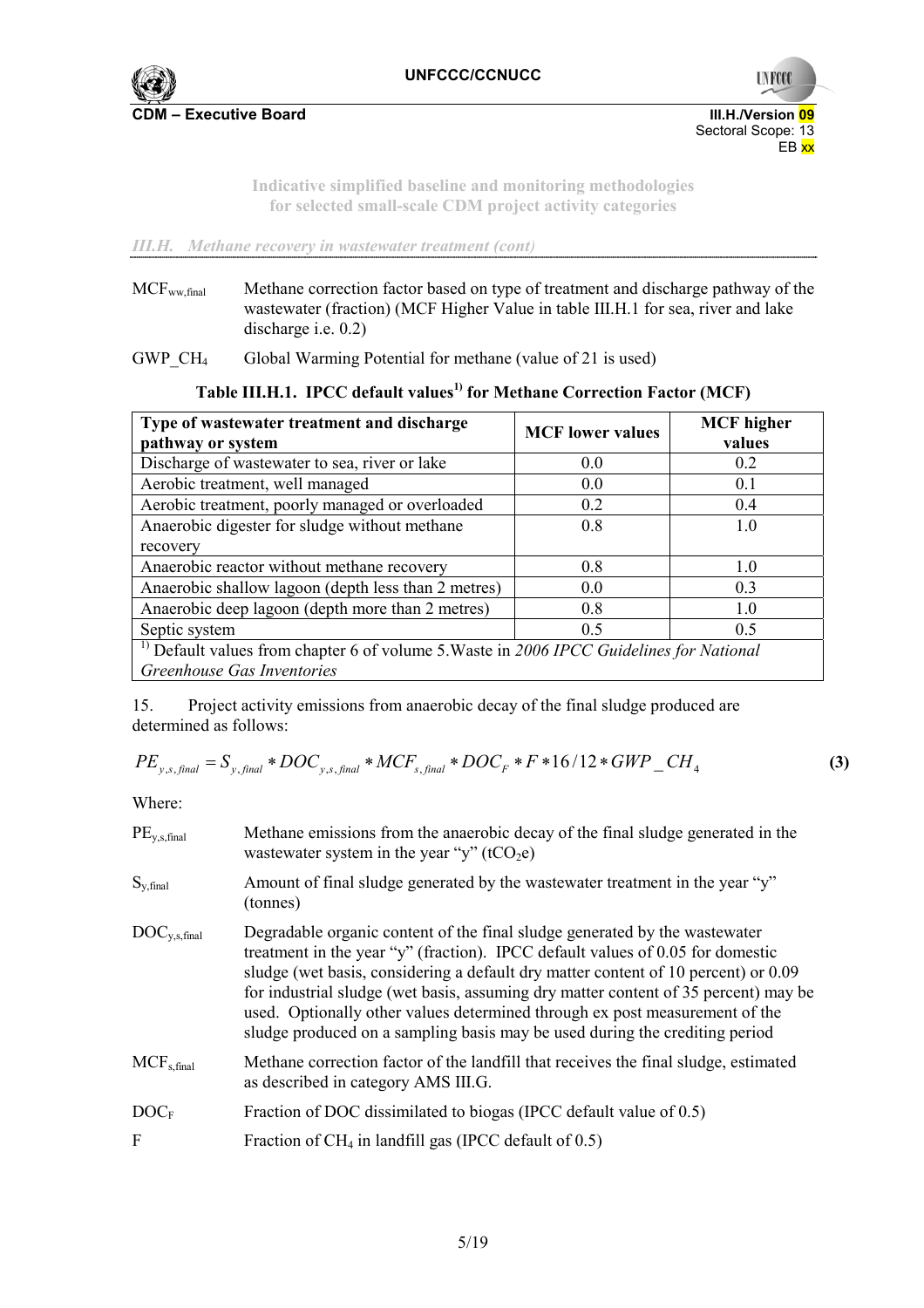



**Indicative simplified baseline and monitoring methodologies for selected small-scale CDM project activity categories** 

*III.H. Methane recovery in wastewater treatment (cont)* 

16. Project activity emissions from methane release in capture and utilization/combustion/ flare systems are determined as follows:

$$
PE_{y, \text{figure}} = PE_{y, \text{figure}, ww}} + PE_{y, \text{figure},s}
$$
\n(4)

Where:

| $PE_{y, \text{fugitive}, \text{ww}}$ | Fugitive emissions through capture and utilization/combustion/flare inefficiencies |
|--------------------------------------|------------------------------------------------------------------------------------|
|                                      | in the anaerobic wastewater treatment in the year "y" (tCO <sub>2</sub> e)         |

PE<sub>v.fugitive,s</sub> Fugitive emissions through capture and utilization/combustion/flare inefficiencies in the anaerobic sludge treatment in the year "y" (tCO<sub>2</sub>e)

$$
PE_{y, \text{figitive}, \text{ww}} = (1 - CFE_{\text{ww}}) * MEP_{y, \text{ww}, \text{treatment}} * GWP \_CH_4
$$
\n
$$
\tag{5}
$$

Where:

CFEww Capture and utilization/combustion/flare efficiency of the methane recovery and combustion/utilization equipment in the wastewater treatment (a default value of 0.9 shall be used, given no other appropriate value)

MEP<sub>y ww</sub> treatment Methane emission potential of wastewater treatment plant in the year "y" (tonnes)

$$
MEP_{y,ww, treatment} = Q_{y,ww} * B_{o,ww} * \sum_{j} COD_{y, removed, j} * MCF_{ww, j}
$$
 (6)

[Please note formula has changed, COD<sub>y,ww,untreated</sub> is changed into COD<sub>y,removed,j</sub> and MCF<sub>ww,treatment</sub> is changed into  $MCF_{ww,i}$ ]

Where:

| $\text{COD}_{y,\text{removed},j}$ | The chemical oxygen demand removed <sup>3</sup> by the treatment system " $j$ " of the project                                                                                                                                  |  |
|-----------------------------------|---------------------------------------------------------------------------------------------------------------------------------------------------------------------------------------------------------------------------------|--|
|                                   | activity equipped with methane recovery in the year "y" (tonnes/m <sup>3</sup> )                                                                                                                                                |  |
|                                   | reactor/system with methane capture in the year "y" (tonnes/m <sup>3</sup> )                                                                                                                                                    |  |
|                                   | MCF <sub>ww.jteatment</sub> Methane correction factor for the wastewater treatment system "j" that will be<br>equipped with methane recovery and combustion/flare/utilization equipment<br>(MCF higher values in table III.H.1) |  |
| $\mathbf{r}$                      | $\alpha$ $\mathbf{r}$ $\mathbf{r}$ $\alpha$ $\mathbf{r}$ $\mathbf{r}$ $\mathbf{r}$<br>$\alpha$                                                                                                                                  |  |

$$
PE_{\text{yfugitive},s} = (1 - CFE_s) * MEP_{\text{y,s,treatment}} * GWP \_CH_4 \tag{7}
$$

<sup>&</sup>lt;sup>3</sup> Difference of inflow COD and the outflow COD.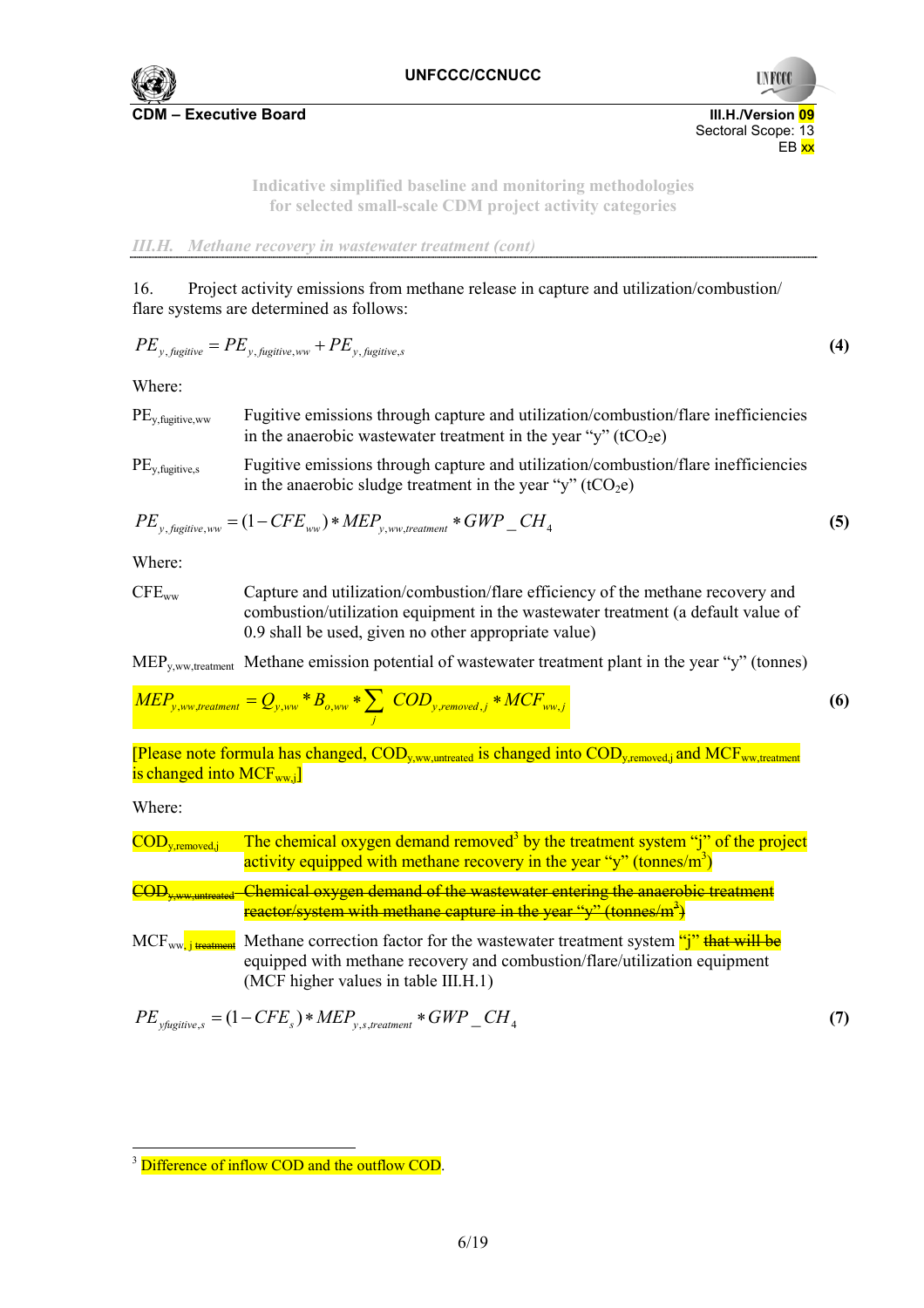



**Indicative simplified baseline and monitoring methodologies for selected small-scale CDM project activity categories** 

*III.H. Methane recovery in wastewater treatment (cont)* 

| Where:                              |                                                                                                                                                                                                                                                                                                                                                                                                                    |     |
|-------------------------------------|--------------------------------------------------------------------------------------------------------------------------------------------------------------------------------------------------------------------------------------------------------------------------------------------------------------------------------------------------------------------------------------------------------------------|-----|
| CFE                                 | Capture and utilization/combustion/flare efficiency of the methane recovery and<br>combustion/utilization equipment in the sludge treatment (a default value of 0.9<br>shall be used, given no other appropriate value)                                                                                                                                                                                            |     |
| $MEP_{v,s, treatment}$              | Methane emission potential of the sludge treatment system in the year "y" (tonnes)                                                                                                                                                                                                                                                                                                                                 |     |
|                                     | $MEP_{y,s, treatment} = S_{y, untreated} * DOC_{y,s, untreated} * DOC_{F} * F * 16/12 * MCF_{s, treatment}$                                                                                                                                                                                                                                                                                                        | (8) |
| Where:                              |                                                                                                                                                                                                                                                                                                                                                                                                                    |     |
| $S_{v,untreated}$                   | Amount of untreated sludge generated in the year "y" (tonnes)                                                                                                                                                                                                                                                                                                                                                      |     |
| $\text{DOC}_{v,s,\text{untreated}}$ | Degradable organic content of the untreated sludge generated in the year y (<br>fraction). It shall be measured by sampling and analysis of the sludge produced,<br>and estimated ex-ante using the IPCC default values of 0.05 for domestic sludge<br>(wet basis, considering a default dry matter content of 10 percent) or 0.09 for<br>industrial sludge (wet basis, assuming dry matter content of 35 percent) |     |
| $MCF_{s, treatment}$                | Methane correction factor for the sludge treatment system that will be equipped<br>with methane recovery and combustion/utilization/flare equipment (MCF Higher<br>value of 1.0 as per table III.H.1).                                                                                                                                                                                                             |     |

17. Project activity emissions from dissolved methane in treated wastewater are determined as follows:

$$
PE_{y,dis solved} = Q_{y,ww} * [CH_4]_{y,ww, treated} * GWP\_CH_4
$$
\n(9)

Where:

 $\overline{a}$ 

 $[CH<sub>4</sub>]<sub>y,ww, treated</sub> Dis solved methane content in the treated wastewater (tonnes/m<sup>3</sup>). In aerobic$ wastewater treatment default value is zero, in anaerobic treatment it can be measured, or a default value of 10e<sup>4</sup> tonnes/m<sup>3</sup> can be used<sup>4</sup>.

18. In the case of project activities covered under paragraph 2 (b) and 2 (c) bottling of biogas the following project emissions related to the production, upgrading and compressionand use of the bottled biogas ( $PE<sub>v</sub>$  bottlingupgrading) shall be included:

- (i) Methane emissions from the discharge of the water wash upgrading equipment  $(tCO<sub>2</sub>e);$
- (ii) Fugitive methane emissions from leaks in compression equipment (tCO<sub>2</sub>e);

<sup>&</sup>lt;sup>4</sup> Value calculated using approach given by Greenfield, P.F. and Batstone, D.J. Anaerobic digestion: impact of future GHG mitigation policies on methane generation and usage. In: Proceedings of Anaerobic Digestion Congress, Montreal, Canada, 2004.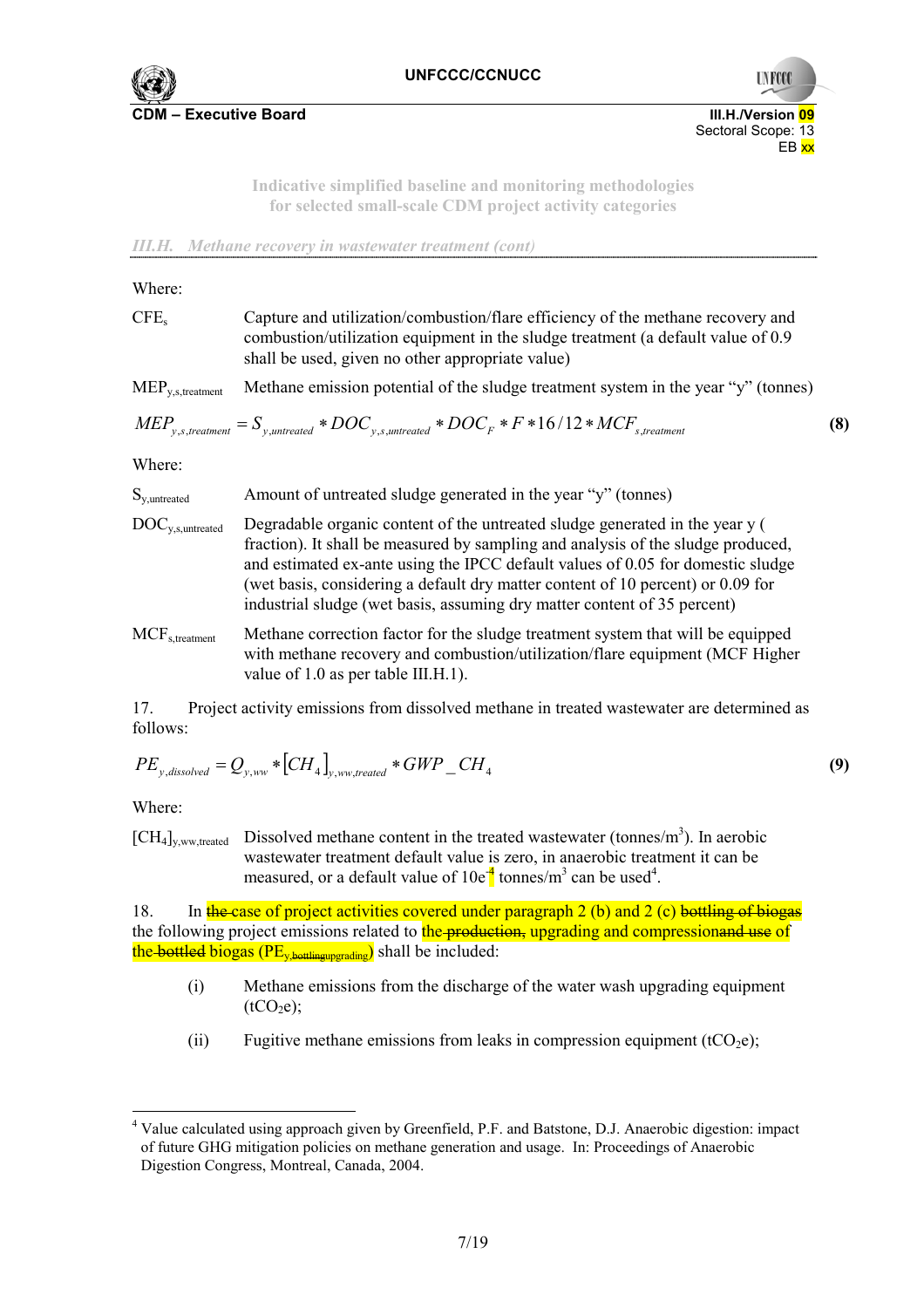



**Indicative simplified baseline and monitoring methodologies for selected small-scale CDM project activity categories** 

*III.H. Methane recovery in wastewater treatment (cont)* 

## (iii) Emissions on account of vent gases from the water wash upgrade equipment  $(tCO<sub>2</sub>e)$ ;

 $PE_{y, upgrading} = PE_{y, ww, upgrade} + PE_{y,CH4,equip} + PE_{y, ventgas}$  (10)

*[Note: PEy,bottling revised into PEy,upgrading].* 

Where:

| $PE_{y,WW,upgrade}$      | Emissions from methane contained in waste water discharge of water wash<br>upgrading installation in year "y" ( $tCO2e$ ) |
|--------------------------|---------------------------------------------------------------------------------------------------------------------------|
| $PE_{y, CH4, equip}$ .   | Emissions from compressor leaks in year "y" ( $tCO2e$ )                                                                   |
| $PE_{y, \text{ventgas}}$ | Emissions from venting gases retained in water wash upgrading equipment in year<br>"y"(tCO <sub>2</sub> e)                |

19. Project activity emissions from methane contained in waste water discharge of water wash upgrading installation are determined as follows:

$$
PE_{y,ww,upgrade} = Q_{y,ww,upgrade} * [CH_4]_{y,ww,upgrade} * GWP\_CH_4
$$
\n(11)

Where:

Qy,ww,upgrade Volume of wastewater discharge from water wash upgrading installation in year "y"

 $[CH_4]_{v \text{ ww ungrade}}$  Dissolved methane contained in the wastewater discharge in year "y"

20. Project activity emissions from compressor leaks are determined as follows:

$$
PE_{y,CH4,equip.} = GWP \_CH_4 * (\frac{1}{1000}) * \sum_{equipment} w_{CH4stream,y} * EF_{equipment} * T_{equipment,y}
$$
(12)

*[Note: y added to Wch4 and Tequipment]* 

Where:

 $WCH4, stream$  Average methane weight fraction of the gas (kg-CH<sub>4</sub>/kg) in year "y"

- $T_{\text{equipment,}}$  Operation time of the equipment in hours in year "y" (in absence of detailed information, it can be assumed that the equipment is used continuously, as a conservative approach)
- EF<sub>equipment</sub> Leakage rate for fugitive emissions from the compression technology as per specification from the compressor manufacturer in kg/hour/compressor. If no default value from the technology provider is available, the approach below shall be used.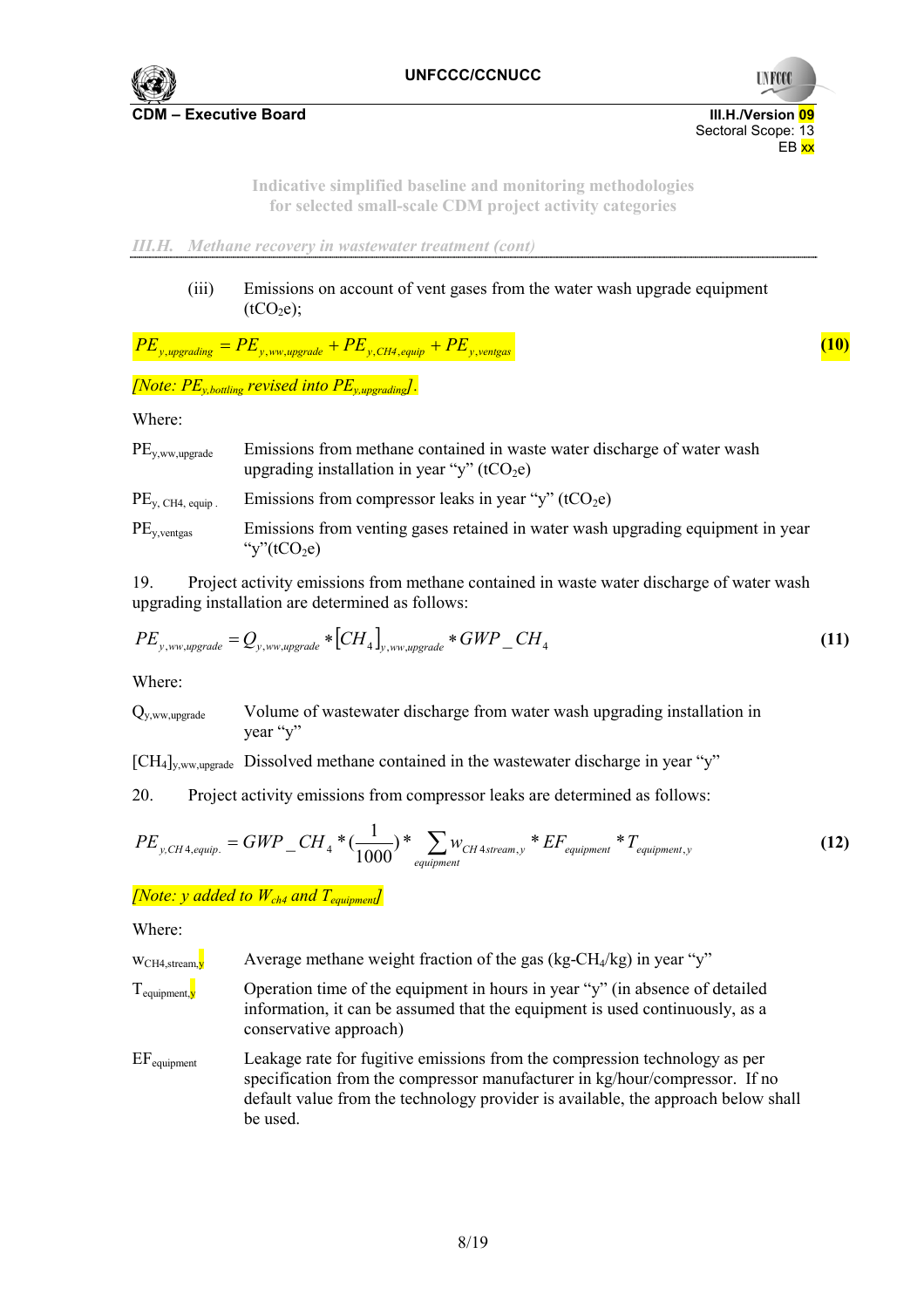

> **Indicative simplified baseline and monitoring methodologies for selected small-scale CDM project activity categories**

#### *III.H. Methane recovery in wastewater treatment (cont)*

Fugitive methane emissions occurring during the recovery and processing of gas may in some projects be small, but should be estimated as a conservative approach. Emission factors may be taken from the 1995 Protocol for Equipment Leak Emission Estimates, published by  $EPA<sup>5</sup>$ .

Emissions should be determined for all relevant activities and all equipment used for the upgrading of biogas (such as valves, pump seals, connectors, flanges, open-ended lines, etc.).

The following data needs to be obtained:

- 1. The number of each type of component in a unit (valve, connector, etc.);
- 2. The methane concentration of the stream;
- 3. The time period each component is in service.

The EPA approach is based on average emission factors for Total Organic Compounds (TOC) in a stream and has been revised to estimate methane emissions. Methane emissions are calculated for each single piece of equipment by multiplying the methane concentration with the appropriate emission factor from table III.H.2 below.

| <b>Equipment type</b> | <b>Emission Factor (kg/hour/</b><br>source) for methane |
|-----------------------|---------------------------------------------------------|
| Valves                | $4.5E - 0.3$                                            |
| Pump seals            | $2.4E - 0.3$                                            |
| Others <sup>7</sup>   | 8.8E-0.3                                                |
| Connectors            | $2.0E - 0.4$                                            |
| Flangs                | 3.9E-0.4                                                |
| Open ended lines      | $2.0E - 0.3$                                            |

**Table III.H.2. Methane emission factors for equipment<sup>6</sup>**

21. Project activity emissions from venting gases retained in water wash upgrading equipment do not have to be considered if vent gases (PE<sub>y, ventgas</sub>) are channeled to storage bags. In case vent gases are flared, emissions due to the incomplete or inefficient combustion of the gases will be calculated using the *"Tool to determine project emissions from flaring gases containing methane"*, as follows:

$$
PE_{y, \text{ ventgas}} = \sum_{h=1}^{8760} TM_{RG, h} * (1 - \eta_{flare, h}) * \frac{GWP_{CH4}}{1000}
$$

 $(13)$ 

<sup>5</sup> Please refer to document US EPA-453/R-95-017 at: http://www.epa.gov/ttn/chief/efdocs/equiplks.pdf, accessed on 23/10/2007.

 $^6$  Please refer to document US EPA-453/R-95-017 table 2.4, page 2-15, accessed on 23/10/2007.

 $\frac{7}{1}$  The emission factor for "other" equipment type was derived from compressors, diaphragms, drains, dump arms, hatches, instruments, meters, pressure relief valves, polished rods, relief valves and vents. This "other" equipment type should be applied for any equipment type other than connectors, flanges, openended lines, pumps or valves.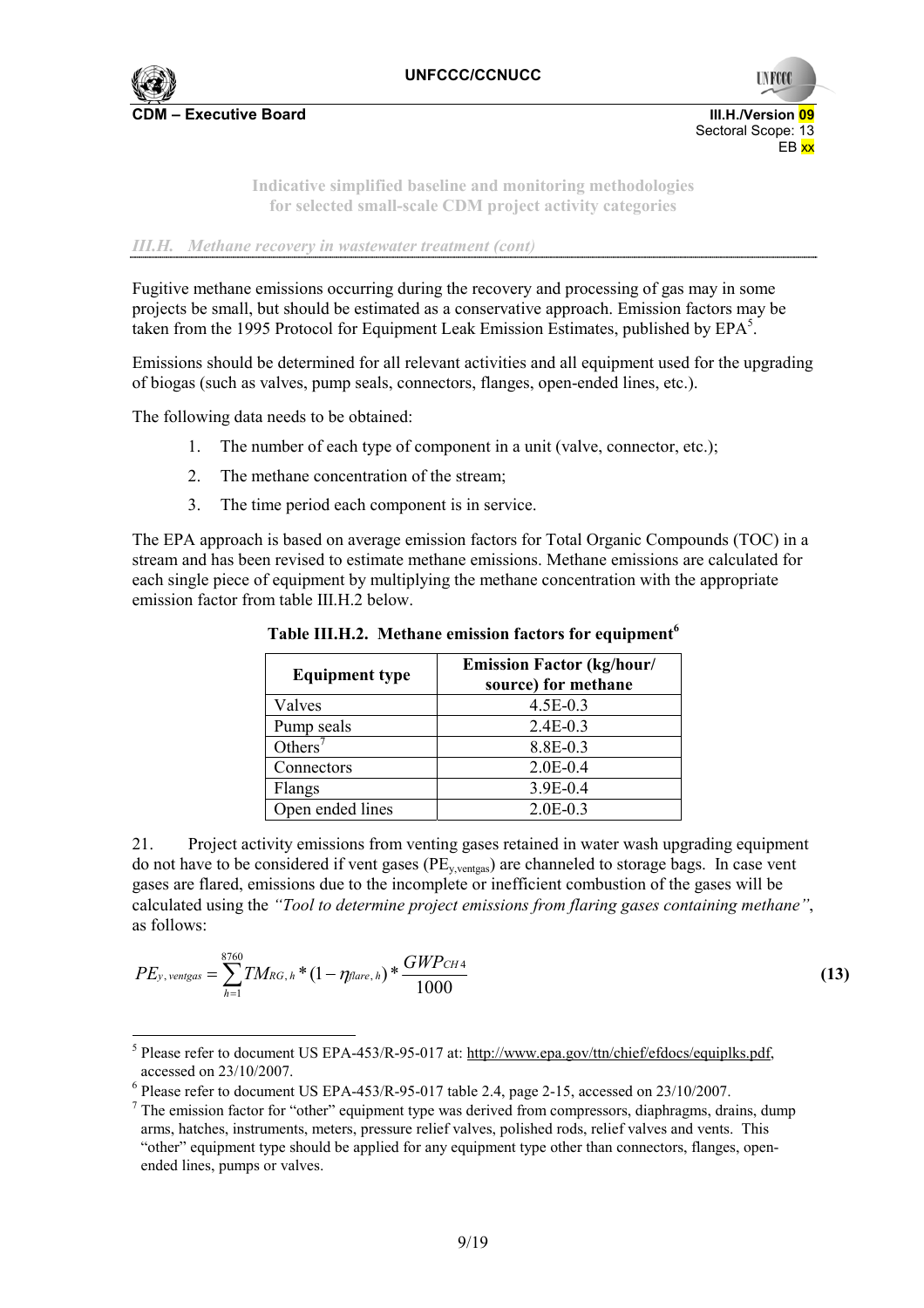



**Indicative simplified baseline and monitoring methodologies for selected small-scale CDM project activity categories** 

*III.H. Methane recovery in wastewater treatment (cont)* 

Where:

*TM<sub>RGh</sub>* Mass flow rate of the residual gas in hour "*h*" (kg/h)

*ηflare,h* Flare efficiency in hour "*h"* 

In case vent gases are not flared the *"Tool to determine project emissions from flaring gases containing methane" will be used*, without considering measurements and calculations for the flare efficiency, which will be assumed to be zero. In this case, emissions due to the vent gases will be:

$$
PE_{y, \text{ventgas}} = \sum_{h=1}^{8760} TM_{RG, h} * \frac{GWP_{CH4}}{1000}
$$
 (14)

Alternatively, in case vent gases are directly vented to the atmosphere, it may also be calculated by conservatively calculating the mass of the gases vented based on the volume, pressure and temperature of gas retained in water wash upgrading equipment. This mass should be multiplied with the frequency with which it is vented and assuming that the vented gas is pure methane.

In order to account for emissions that occur when the water wash upgrade facility is shut down due to maintenance, repair work or emergencies one of the alternatives proposed above should be used to calculate and include emissions from flaring or venting.

22. In case of project activities covered under paragraph 2 (c ii) emissions due to physical leakage of upgraded biogas from the dedicated piped network (PE<sub>v, leakage, pipeline</sub>) shall be determined as follows:

$$
PE_{y,\text{leakage, pipeline}} = Q_{y,\text{methane, pipeline}} * LR_{\text{pipeline}} * GWP_{CH4}
$$
\n(15)

Where:

| $PEv$ leakage, pipeline           | Emissions due to physical leakage from the dedicated piped network in year " $y$ "<br>(tCO <sub>2</sub> e)                                                                                                                          |
|-----------------------------------|-------------------------------------------------------------------------------------------------------------------------------------------------------------------------------------------------------------------------------------|
| $Q_{y, \text{methane, pipeline}}$ | Total quantity of methane transported in the dedicated piped network in year " $y$ "<br>$(m^3)$                                                                                                                                     |
| $LR_{\text{pipeline}}$            | Physical leakage rate from the dedicated piped network (if no project-specific<br>values can be identified a conservative default value of 0.0125 Gg per $10^6$ m <sup>3</sup> of<br>utility sales shall be applied <sup>8</sup> .) |

## **Baseline**

23. The baseline scenario will be one of the following situations:

<sup>&</sup>lt;sup>8</sup> 2006 IPCC Guidelines for National Greenhouse Gas Inventories, Volume 2, chapter 4, table 4.2.5 provides default values for fugitive emissions from gas operations in developing countries. The default values provided for fugitive emissions for the distribution of natural gas to end users range from 1.1 E-3 to 2.5 E- $\frac{3}{3}$  Gg per 10<sup>6</sup> m<sup>3</sup> of utility sales. The uncertainty in this value is -20% to 500%. A conservative value of  $2.5 \text{ E-3}$  \* 500% = 0.0125 Gg per 10<sup>6</sup> m<sup>3</sup> of utility sales shall be taken.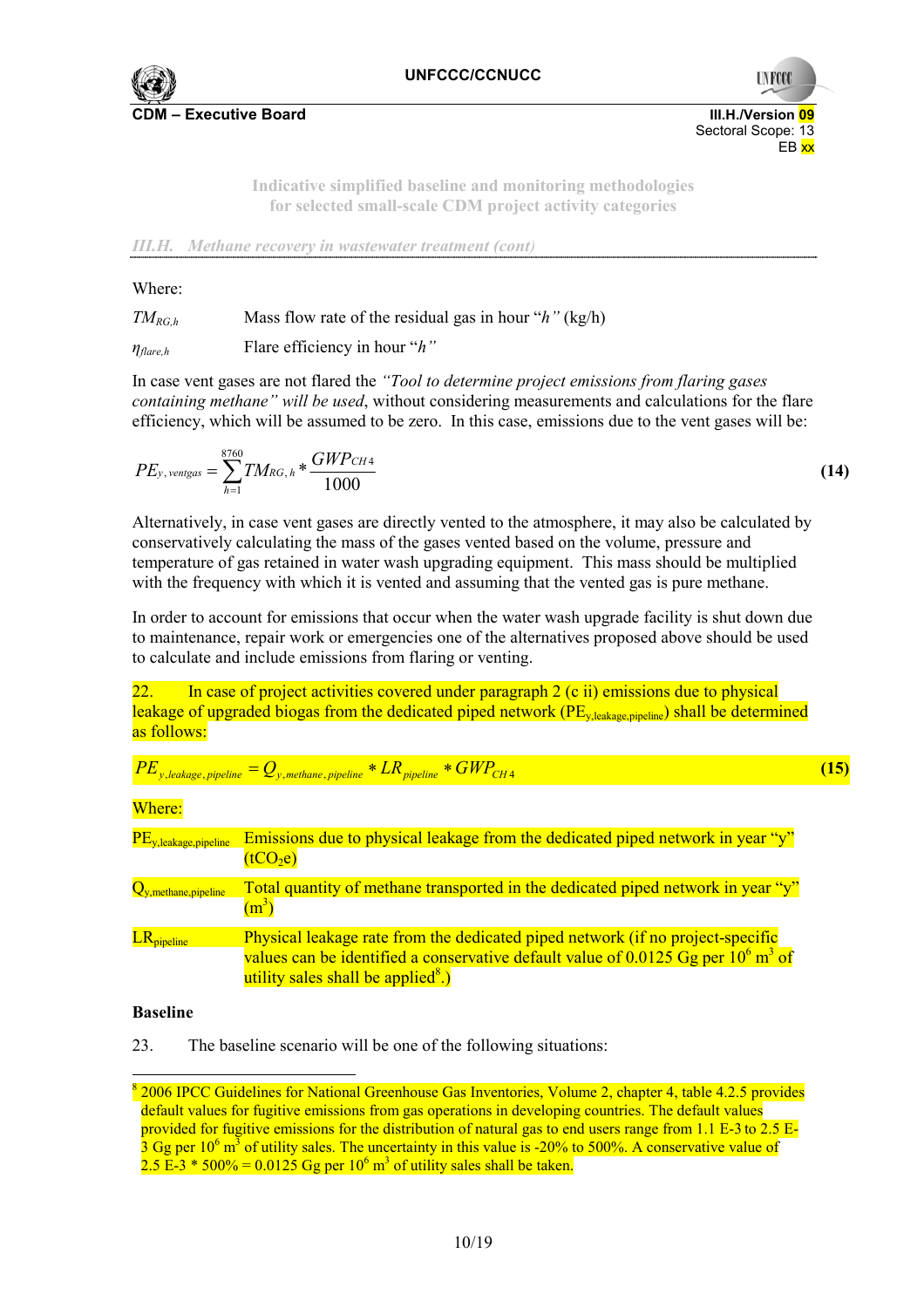

**UNFCO** 

**Indicative simplified baseline and monitoring methodologies for selected small-scale CDM project activity categories** 

#### *III.H. Methane recovery in wastewater treatment (cont)*

- (i) The existing aerobic wastewater or sludge treatment system, in the case of substitution of one or both of these systems for anaerobic ones with methane recovery and combustion;
- (ii) The existing sludge disposal system, in the case of introduction of anaerobic sludge treatment system with methane recovery and combustion to an existing wastewater treatment plant;
- (iii) The existing sludge treatment system without methane recovery and combustion;
- (iv) The existing anaerobic wastewater treatment system without methane recovery and combustion;
- (v) The untreated wastewater being discharged into sea, river, lake, stagnant sewer or flowing sewer, in the case of introducing the anaerobic treatment to an untreated wastewater stream;
- (vi) The existing anaerobic wastewater treatment system without methane recovery for the case of introduction of a sequential anaerobic wastewater treatment system with methane recovery.
- 24. The baseline emissions are calculated as follows:
	- (a) For the cases  $\frac{12329}{2}$  (i) and  $\frac{12329}{2}$  (ii) the baseline emissions (BE<sub>y</sub>) are calculated as:

$$
BE_{y} = BE_{y, power} + BE_{y, ww, treated} + BE_{y,s, final}
$$
\n(16)

Where:

| $BE_v$               | Baseline emissions in the year "y" (tCO <sub>2</sub> e)                                                                                                                                                                                                                                                                                                                                                              |
|----------------------|----------------------------------------------------------------------------------------------------------------------------------------------------------------------------------------------------------------------------------------------------------------------------------------------------------------------------------------------------------------------------------------------------------------------|
| $BE_{y,power}$       | Emissions on account of electricity or diesel consumed in the year "y" by the<br>replaced aerobic wastewater or sludge treatment system                                                                                                                                                                                                                                                                              |
| $BE_{y,ww, treated}$ | Emissions from degradable organic carbon in treated wastewater in year "y",<br>calculated using the same formula as that used for calculating the project<br>emissions (PE <sub>v,ww,treated</sub> ). The value of this term is zero for the case $\frac{1923}{10}$ (ii).                                                                                                                                            |
| $BE_{v,s,final}$     | Emissions on account of anaerobic decay of the final sludge produced in the year<br>"y", calculated using the formula as for the project emission ( $PE_{v,s,final}$ ). If the<br>sludge is controlled combusted, disposed in a landfill with methane recovery, or<br>used for soil application, this term shall be neglected, and the end-use of the final<br>sludge will be monitored during the crediting period. |
| (b)                  | For the cases $\frac{12329}{2}$ (iii) and $\frac{12329}{2}$ (iv) the baseline emissions are calculated as<br>per the formulas <b>provided for calculating the project emissions below</b> <sub>s</sub> . with the<br>exception that MCF lower values in t <del>Table</del> III.H.1 are to be used:                                                                                                                   |

 $BE_v = MEP_{v,ww,bl} * GWP\_CH_4 + MEP_{v,s,treatment} * GWP\_CH_4$  (17)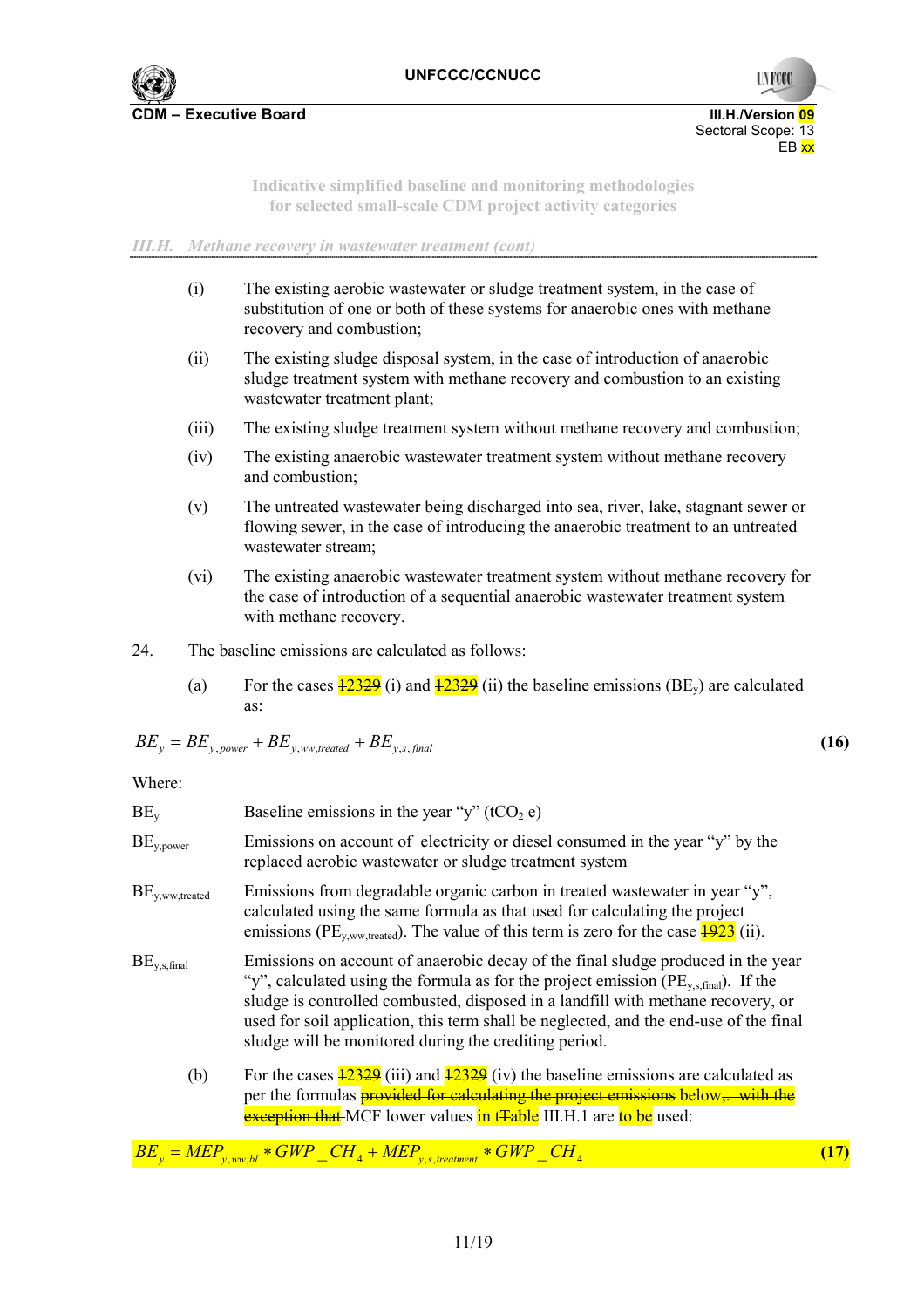

**UNFCCC** 

**Indicative simplified baseline and monitoring methodologies for selected small-scale CDM project activity categories** 

*III.H. Methane recovery in wastewater treatment (cont)* 

| [Note: the formula has been changed, $MEP_{v,ww, treatment}$ changed into $MEP_{v,ww,b1}$ ] |                                                                                                                                                                                                                                                                                                                                                                                                                                                                                                           |      |
|---------------------------------------------------------------------------------------------|-----------------------------------------------------------------------------------------------------------------------------------------------------------------------------------------------------------------------------------------------------------------------------------------------------------------------------------------------------------------------------------------------------------------------------------------------------------------------------------------------------------|------|
| Where:                                                                                      |                                                                                                                                                                                                                                                                                                                                                                                                                                                                                                           |      |
| $MEP_{v,ww,bl}$                                                                             | Methane emission potential of the anaerobic wastewater treatment plant(s) in the<br>baseline situation in year "y" (tonnes) determined as follows:                                                                                                                                                                                                                                                                                                                                                        |      |
|                                                                                             | $\overline{MEP}_{y,ww,bl} = Q_{y,ww} * \sum_i (COD_{y,removed,i} * B_{o,ww} * MCF_{ww, treatment,i})$                                                                                                                                                                                                                                                                                                                                                                                                     | (18) |
| Where:                                                                                      |                                                                                                                                                                                                                                                                                                                                                                                                                                                                                                           |      |
| $\rm{COD}_{v, removed, i}$                                                                  | Chemical oxygen demand removed by the anaerobic wastewater treatment system<br>"i" in the baseline situation in the year "y" (tonnes/m <sup>3</sup> )                                                                                                                                                                                                                                                                                                                                                     |      |
|                                                                                             | MCF <sub>ww, treatment,i</sub> Methane correction factor for the anaerobic wastewater treatment system "i"<br>(MCF lower values in table III.H.1)                                                                                                                                                                                                                                                                                                                                                         |      |
|                                                                                             | For determination of $MEP_{y,s,treatment}$ see formula (8) in paragraph (16).                                                                                                                                                                                                                                                                                                                                                                                                                             |      |
| (c)                                                                                         | For the case of $\frac{12329}{2}$ (v) since the MCF lower value for discharge of wastewater<br>to sea, river or lake is $0.0$ as per Table III.H.1, but may vary up to 0.2, the project<br>participants shall demonstrate by measurements or by mathematical modelling of<br>the impact of the discharge on the receiving water body, that anaerobic conditions<br>do appear and the baseline emissions occur (a positive MCF is found). This MCF<br>is used to determine the baseline emission scenario: |      |
|                                                                                             | $BE_y = Q_{y,ww} * COD_{y,ww,untreated} * B_{o,ww} * MCF_{ww,final} * GWP\_CH_4$                                                                                                                                                                                                                                                                                                                                                                                                                          | (19) |
| (d)                                                                                         | For the case $\frac{12329}{ }$ (vi) the baseline emissions are calculated as:                                                                                                                                                                                                                                                                                                                                                                                                                             |      |
|                                                                                             | [Note: $\overline{COD}_{y,removed, I}$ and $MCF_{ww, treatment, I}$ has been changed in the formula]                                                                                                                                                                                                                                                                                                                                                                                                      |      |
|                                                                                             | $\label{eq:BE} BE_y = Q_{y,ww} * \sum_i (COD_{y,removed,i} * B_{o,ww} * MCF_{ww, treatment,i} * GWP\_CH_4)$                                                                                                                                                                                                                                                                                                                                                                                               | (20) |
| <b>Where:</b>                                                                               |                                                                                                                                                                                                                                                                                                                                                                                                                                                                                                           |      |
| $\overline{\mathrm{COD}_{y,\mathrm{removed},i}}$                                            | Chemical oxygen demand removed by the anaerobic wastewater treatment systems<br>"i" in the baseline situation in the year "y" to which the sequential anaerobic<br>treatment step is being introduced (tonnes/ $m^3$ )                                                                                                                                                                                                                                                                                    |      |
| $MCF_{ww, treatment, i}$                                                                    | Methane correction factor for the existing <b>anaerobic</b> wastewater treatment systems<br>"i" to which the sequential anaerobic treatment step is being introduced (MCF<br>lower value in Table III.H.1.)                                                                                                                                                                                                                                                                                               |      |

For the above cases (a), (b) and (c) the methane generation capacity of the treated wastewater  $(B_{o,ww})$  shall be IPCC lower value of 0.21 kg CH<sub>4</sub>/kg COD.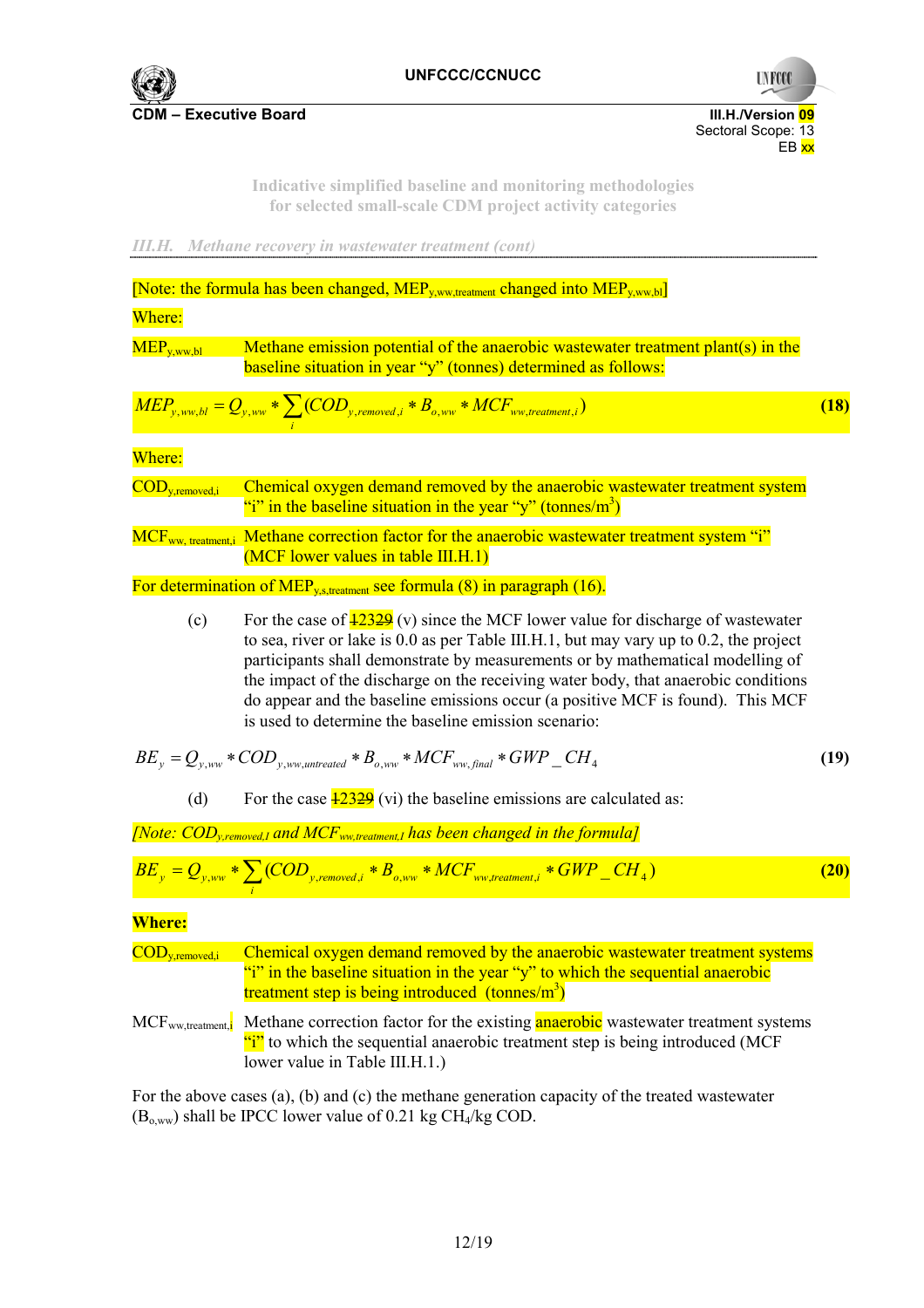

**UNFCCC** 

Sectoral Scope: 13<br>EB xx en de la provincia de la provincia de la provincia de la provincia de la provincia de la provincia de la provi

> **Indicative simplified baseline and monitoring methodologies for selected small-scale CDM project activity categories**

*III.H. Methane recovery in wastewater treatment (cont)* 

25. In case of project activities covered under paragraph  $2$  (c i) the baseline emissions for upgraded biogas injection  $(BE_{y, injection})$  are determined as follows:

$$
BE_{y, injection} = E_{ug, y} * CEF_{NG}
$$
 (21)

Where:

| $BE_{y,injection}$ | Baseline emissions for injection of upgraded biogas into a natural gas distribution<br>grid in year " $y$ " (tCO <sub>2</sub> e)                                                               |
|--------------------|------------------------------------------------------------------------------------------------------------------------------------------------------------------------------------------------|
| $E_{ug, y}$        | Energy delivered from the upgraded biogas in the project activity to the natural gas<br>distribution grid in year " $y$ " (TJ)                                                                 |
| $CEF_{NG}$         | Carbon emission factor of natural gas ( $tCO2e/TJ$ ) (Accurate and reliable local or<br>national data may be used where available, otherwise appropriate IPCC default<br>values shall be used) |

26. The energy delivered from the upgraded biogas in the project activity to the natural gas distribution grid in year "y"  $(E_{ug, y})$  is calculated as follows:

$$
E_{ug,y} = Q_{ug,y} * NCV_{ug,y}
$$
 (22)

Where:

| $Q_{ug,y}$ | Quantity of upgraded biogas displacing the use of natural gas in the natural gas |
|------------|----------------------------------------------------------------------------------|
|            | distribution grid in year " $y$ " (kg or m <sup>3</sup> )                        |

*NCVug,y* Net calorific value of the upgraded biogas in year "*y"* (TJ/kg or TJ/m3 ).

27. The quantity of upgraded biogas displacing the use of natural gas in the natural gas distribution grid in year "y" is calculated as follows:

$$
Q_{ug,y} = \min(Q_{ug,in,y}, Q_{cap,CH4,y})
$$
\n(23)

Where:

| $Q_{ug,in, y}$   | Quantity of upgraded biogas injected into the natural gas distribution grid in year<br>" $y''$ (kg or m <sup>3</sup> ) |
|------------------|------------------------------------------------------------------------------------------------------------------------|
| $Q_{cap,CH4, y}$ | Quantity of methane captured at the wastewater treatment source facility (ies) in<br>year "y" (kg or $m^3$ )           |
| 28.              | The quantity of methane captured at the waste water treatment source facility (ies) is                                 |

calculated as follows:

$$
Q_{cap,CH4,y} = w_{CH4,ww} * Q_{cap,biogas,y}
$$
\n
$$
(24)
$$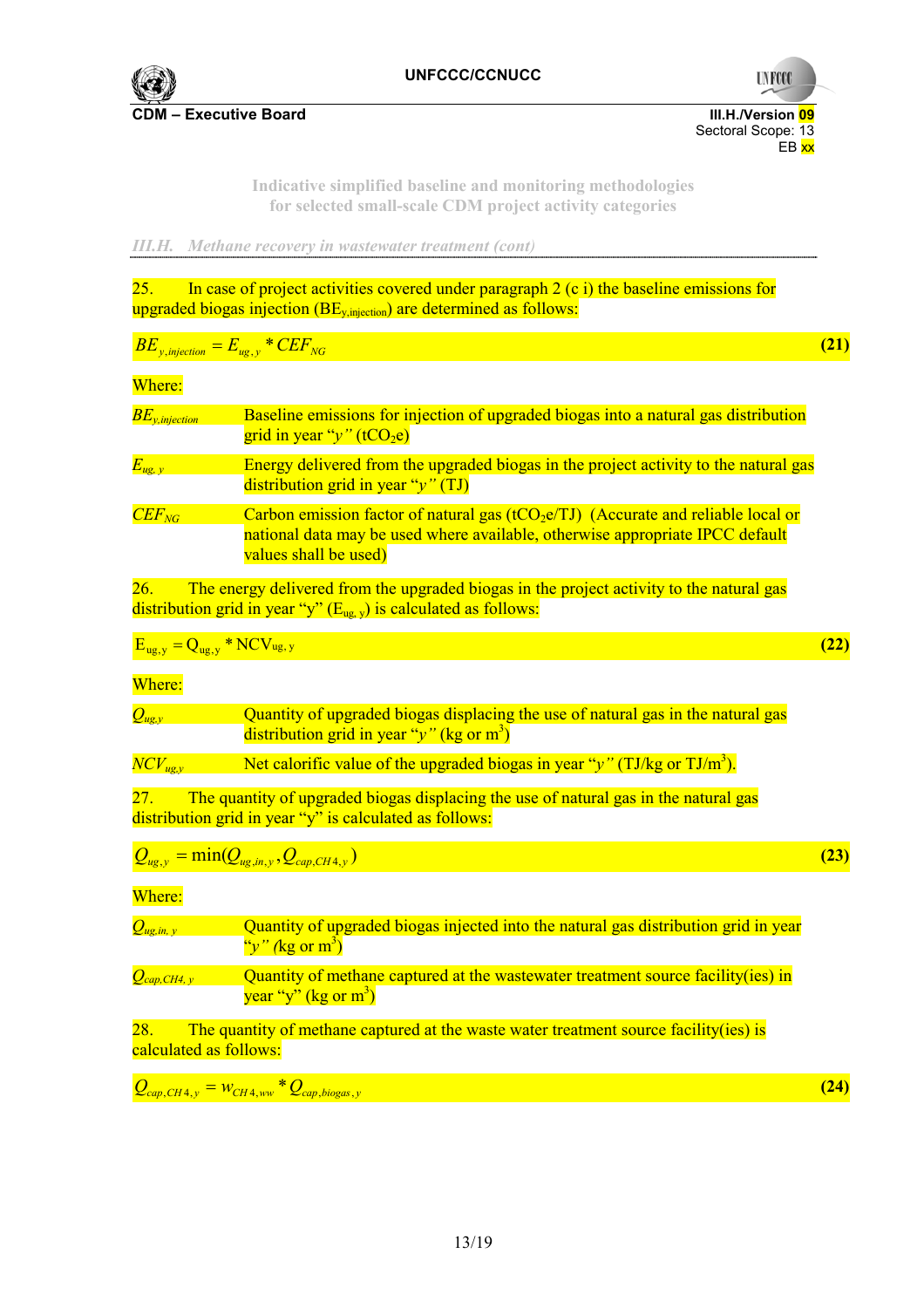

**UNFCO** Sectoral Scope: 13

**Indicative simplified baseline and monitoring methodologies for selected small-scale CDM project activity categories** 

en de la provincia de la provincia de la provincia de la provincia de la provincia de la provincia de la provi

*III.H. Methane recovery in wastewater treatment (cont)* 

| Where:              |                                                                                                                                                                 |
|---------------------|-----------------------------------------------------------------------------------------------------------------------------------------------------------------|
| $W_{CH4,ww}$        | Methane fraction of biogas as monitored at the outlet of the wastewater treatment<br>source facility(ies) (kg or $m^3$ CH <sub>4</sub> /kg or $m^3$ of biogas). |
| $Q_{cap,biogas, y}$ | Monitored amount of biogas captured at the source facility(ies) in year "y" (kg or<br>$\mathbf{m}^3$                                                            |

## **Leakage**

29. If the used technology is equipment transferred from another activity or if the existing equipment is transferred to another activity, leakage effects at the site of the other activity are to be considered.

30. In case  $\frac{f_{\text{the-of}}}{f_{\text{inoc}}}\$  activities covered under paragraph 2 (b)  $\frac{g_{\text{inoc}}}{g_{\text{inoc}}}\$  involves upgrading and **bottling of biogas** and the users of the bottles filled with upgraded biogas are not included in the project boundary then the following leakage emissions shall be taken into account:

- (i) Emissions due to physical leakage of biogas from the bottles during storage, transport etc. until final end use  $(tCO<sub>2</sub>e)$ ;
- (ii) Emissions due to fossil fuel use for transportation of bottles; biogas filled bottles to the end users and the return of empty bottles to the filling site  $(tCO_2e)$ .

$$
LE_{y,botling} = LE_{y,leakage,bb} + LE_{y,trans}
$$
\n(25)

Where:

| $LE_{\rm v,bottling}$                                   | Leakage emissions project activities involving bottling of biogas in year "y"<br>(tCO <sub>2</sub> e)                                                                                             |
|---------------------------------------------------------|---------------------------------------------------------------------------------------------------------------------------------------------------------------------------------------------------|
| $\mathrm{LE}_{\mathrm{v},\mathrm{leakage},\mathrm{bb}}$ | Emissions due to physical leakage from biogas bottles in year "y" (tCO <sub>2</sub> e)                                                                                                            |
| $LE_{v,trans}$                                          | Emissions due to fossil fuel use for transportation of bottles; biogas filled bottles<br>to the end users and the return of empty bottles to the filling site in year "y"<br>(tCO <sub>2</sub> e) |

31. Leakage emissions due to physical leakage from biogas bottles are determined as follows:

$$
LE_{y,leakage,bb} = Q_{y,methane,bb} * LR_{bb} * GWP_{CH4}
$$
\n(26)

Where:

| $Q_{v, \text{methane}, bb}$ | Total quantity of methane bottled in year $y(m^3)$                                                                                                        |
|-----------------------------|-----------------------------------------------------------------------------------------------------------------------------------------------------------|
| $LR_{hh}$                   | Physical leakage rate from biogas bottles (if no project-specific values can be<br>identified a default value of $1.25\%$ shall be applied <sup>9</sup> ) |

<sup>&</sup>lt;sup>9</sup> Victor (1989) Leaking Methane from Natural Gas Vehicles: Implication for Transportation Policy in the Greenhouse Era, in Climatic Change 20: 113-141, 1992 and American Gas Association (1986), 'Lost and Unaccounted for Gas', Planning and Analysis issues, issue brief 1986-28, p. 3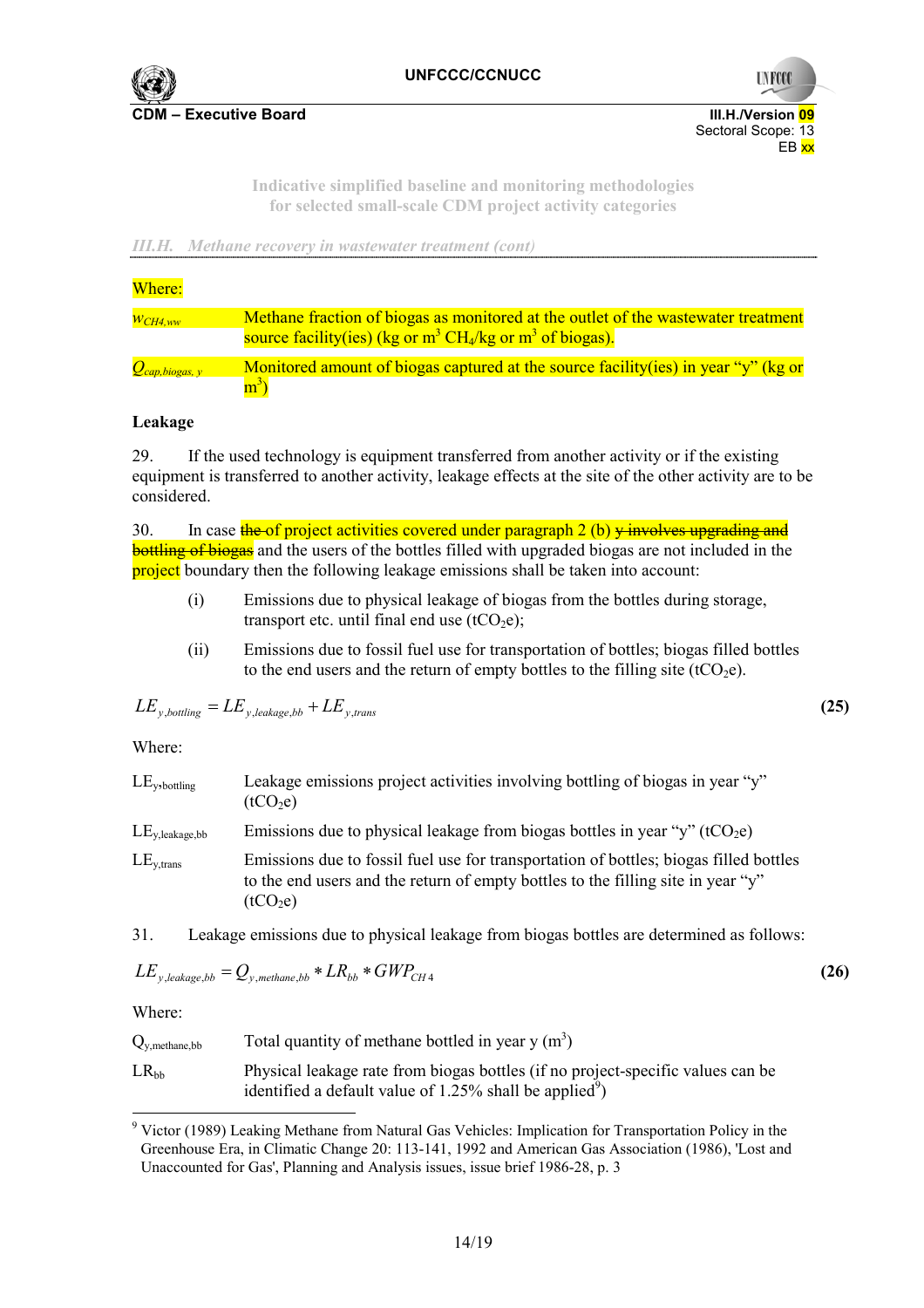



**Indicative simplified baseline and monitoring methodologies for selected small-scale CDM project activity categories** 

#### *III.H. Methane recovery in wastewater treatment (cont)*

32. Leakage emissions due to fossil fuel use for transportation of bottles (biogas filled bottles to the end users and the return of empty bottles to the filling site) are determined as below. If some of the locations of the end-users are unknown a conservative approach assuming transport emissions of 250 km, shall be used.

$$
PE_{y,trans} = \left(\frac{Q_{y,bb}}{CT_{y,bb}}\right) * DAF_{bb} * EF_{CO2}
$$
\n(27)

Where:

| $Q_{v,bb}$        | Total freight volume of upgraded biogas in bottles transported in year "y" $(m3)$                                                                               |
|-------------------|-----------------------------------------------------------------------------------------------------------------------------------------------------------------|
| $CT_{v,bb}$       | Average truck freight volume capacity for the transportation of bottles with<br>upgraded biogas $(m^3$ /truck)                                                  |
| $DAF_{hh}$        | Aggregated average distance for bottle transportation; biogas filled bottles to the<br>end users and the return of empty bottles to the filling site (km/truck) |
| EF <sub>CO2</sub> | $CO2$ emission factor from fuel use due to transportation (tCO <sub>2</sub> /km)                                                                                |

## **Monitoring**

33. For the cases listed in paragraph 1 as:

- (i) Substitution of aerobic wastewater or sludge treatment system by an anaerobic treatment system with methane recovery and combustion; or
- (v) Introduction of an anaerobic wastewater treatment system with methane recovery and combustion to an untreated wastewater stream;

the emission reduction achieved by the project activity will be the difference between the baseline emission and the sum of the project emission and leakage.

$$
ER_y = BE_y - (PE_y + Leakage_y)
$$
 (28)

The historical records of electricity consumption, COD content of treated wastewater, and quantity of sludge produced by the replaced aerobic units will be used for the baseline calculation in case (i).

The project emissions will be monitored by regular measurements and recording of:

- The electricity or diesel consumption in the project scenario (PI
- The flow of wastewater and/or sludge treated  $(\bigodot_{uvw}$  and S
- Their initial and final content of degradable carbon (COD DOCy,s,untreated, DOCy,s,treated);
- **And the dissolved methane in the wastewater just leaving the anaerobic reactor (if the** default value for dissolved methane is not used).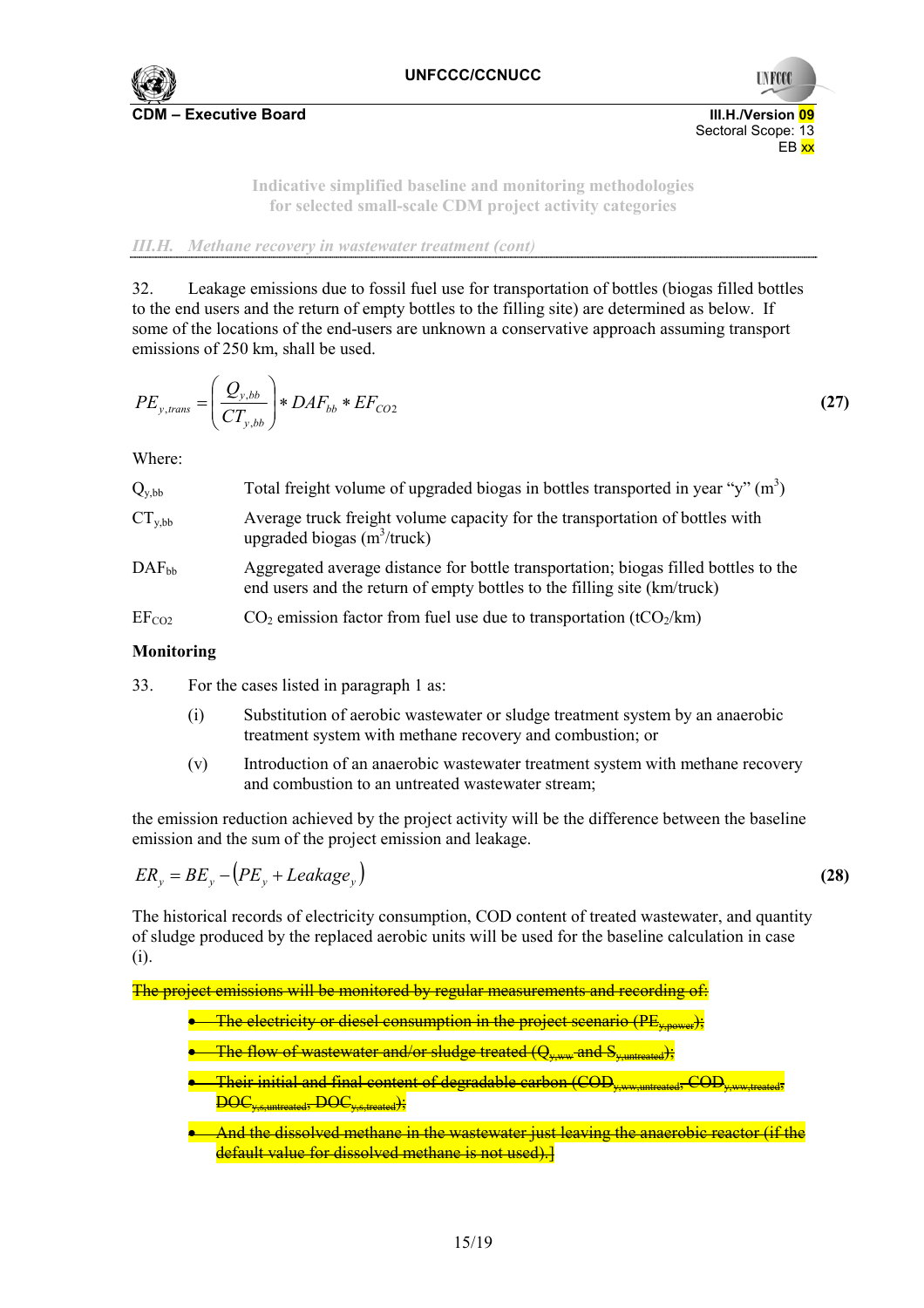

**UNFCC** 

**Indicative simplified baseline and monitoring methodologies for selected small-scale CDM project activity categories** 

## *III.H. Methane recovery in wastewater treatment (cont)*

In case (i) if the volumetric flow and the characteristic properties (e.g. COD) of the inflow and outflow of the wastewater and the produced sludge are equivalent in the project and the baseline scenarios (i.e. the project and baseline systems have the same efficiency for COD removal for wastewater treatment), then higher energy consumption in the case of baseline scenario is the only significant difference contributing to emission reduction in the project case. In this case the emission reduction can be simply calculated as the difference between the historical energy consumption of the replaced unit and the recorded energy consumption of the new system. Project emissions from dissolved methane and fugitive emissions ( $PE_{v, \text{fugitive}}$  and  $PE_{v, \text{dissolved}}$ ) shall also be considered in the calculation of the emission reduction, however the emissions from the wastewater outflow and sludge ( $PE_{v,ww, treated}$  and  $PE_{v,shiral}$ ) may be disregarded.

34. For the cases of (ii) introduction of anaerobic sludge treatment with methane recovery and combustion to untreated sludge; (iii) and (iv) introduction of methane recovery and combustion unit to an existing anaerobic wastewater or sludge treatment system, and (vi) introduction of a sequential stage of wastewater treatment with methane recovery and combustion to an existing wastewater treatment, the calculation of emission reductions shall be based on the amount of methane recovered and fuelled or flared, that is monitored ex-post. Also for these cases, the project emissions and leakage will be deducted from the emission reductions calculated from the methane recovered and combusted, except where it can be demonstrated that the technology implemented does not increase the amount of methane produced per unit of COD removed (COD removed is the difference between the inflow COD (COD<sub>y,ww,untreated</sub>) and outflow COD  $(COD<sub>v,ww</sub>$  treated)), compared with the technology used in the baseline.

For cases covered under paragraph 2 (b) and 2 (c) project and leakage emissions due to those activities cannot be ignored and have to be considered.

35. For the cases listed in paragraph (1) where required as per the provisions for project emission calculations, the following parameters shall be monitored and recorded:

- (a) The amount of fossil fuel and electricity used by the project activity facilities;
- (b) The degradable carbon content of the wastewater and/or sludge before and after treatment  $(COD_{v,\text{untracted}}, COD_{v,\text{ww, treated}}, COD_{v,\text{removed}}, DOC_{v,\text{s,untracted}});$
- (c) The flow of wastewater and/or sludge treated  $(Q_{v,ww}, S_{v,final}$  and  $S_{v,untracted})$ ;
- (d) Where relevant, the dissolved methane in the wastewater just leaving the anaerobic reactor (if the default value for dissolved methane is not used).

36. In all cases, the amount of methane recovered, fuelled, flared or utilized  $(e.g.$  injected into a natural gas distribution grid or distributed via a dedicated piped network) shall be monitored expost, using continuous flow meters. The fraction of methane in the gas should be measured with a continuous analyser or, alternatively, with periodical measurements at a 95% confidence level. Temperature and pressure of the gas are required to determine the density of methane combusted.

37. In case of project activities covered under paragraph 2(b) and 2(c) the project proponents shall maintain a biogas (or methane) balance based on: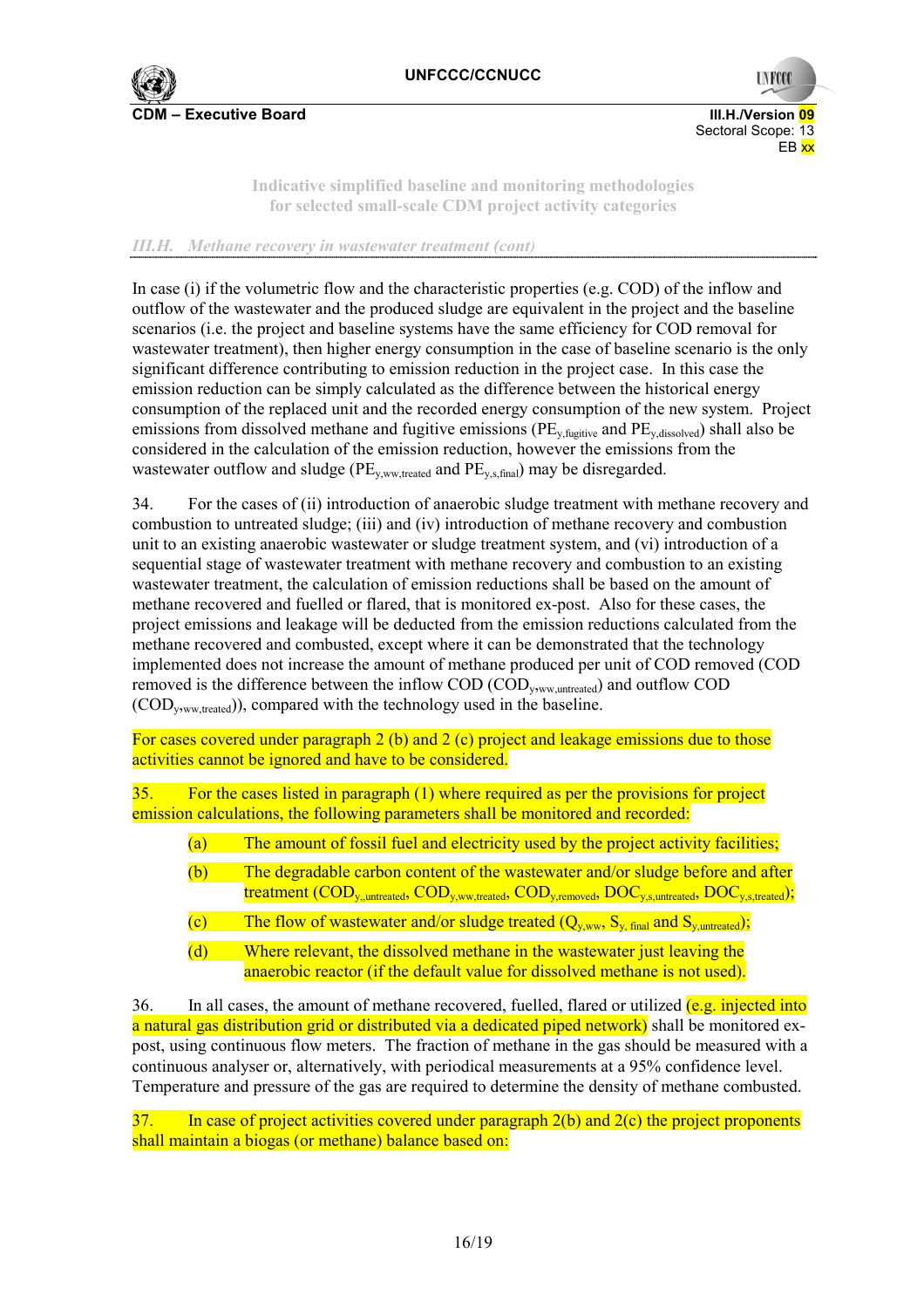

 Sectoral Scope: 13 en de la provincia de la provincia de la provincia de la provincia de la provincia de la provincia de la provi

**UNFCC** 

**Indicative simplified baseline and monitoring methodologies for selected small-scale CDM project activity categories** 

*III.H. Methane recovery in wastewater treatment (cont)* 

- (a) Continuous measurement of the amount of biogas captured at the wastewater treatment system;
- (b) Continuous measurement of the amount of biogas used for various purposes in the project activity: e.g. heat, electricity, flare, hydrogen production, injection into natural gas distribution grid, etc. The difference is considered as loss due to physical leakage and deducted from the emission reductions.

38. Regular maintenance should ensure optimal operation of flares. The flare efficiency, defined as the fraction of time in which the gas is combusted in the flare, multiplied by the efficiency of the flaring process, shall be monitored. One of the two following options shall be used to determine the efficiency of the flaring process in an enclosed flare:

- (a) To adopt a 90% default value, or
- (b) To perform a continuous monitoring of the efficiency<sup>10</sup>.

If option (a) is chosen continuous check of compliance with the manufacturers specification of the flare device (temperature, biogas flow rate) should be done. If in any specific hour any of the parameters is out of the range of specifications 50% of default value should be used for this specific hour. For open flare 50% default value should be used, as it is not possible in this case to monitor the efficiency. If at any given time the temperature of the flare is below 500ºC, 0% default value should be used for this period.

 $39.$  In case of project activities covered under paragraph 2 (c i) the emission reductions calculated in accordance with paragraph 33 or 34 shall be summed up with the baseline emissions calculated in accordance with paragraph 25.

 $40.$  In case of project activities covered under paragraph 2 (c) the quantity of biogas, temperature, pressure and concentration of methane in the biogas injected into the natural gas grid/distributed via the dedicated piped network shall be measured continuously using certified equipment. The NCV shall be measured directly from the gas stream using an online Heating Value Meter (monthly). This measurement must be in mass or volume basis and the project participants shall ensure that units of the measurements of the amount of biogas injected and of the net calorific value are consistent. The methane content of the injected or transported biogas shall always be in accordance with national regulations or 96% (by volume) or higher. Biogas injected or transported with inferior methane content shall be excluded from the emission reduction calculations.

41. If the methane emissions from anaerobic decay of the final sludge were to be neglected because the sludge is controlled combusted, disposed in a landfill with methane recovery, or used for soil application, then the end-use of the final sludge will be monitored during the crediting period.

 $10$  The procedures described in the Tool to determine project emissions from flaring gases containing methane shall be used.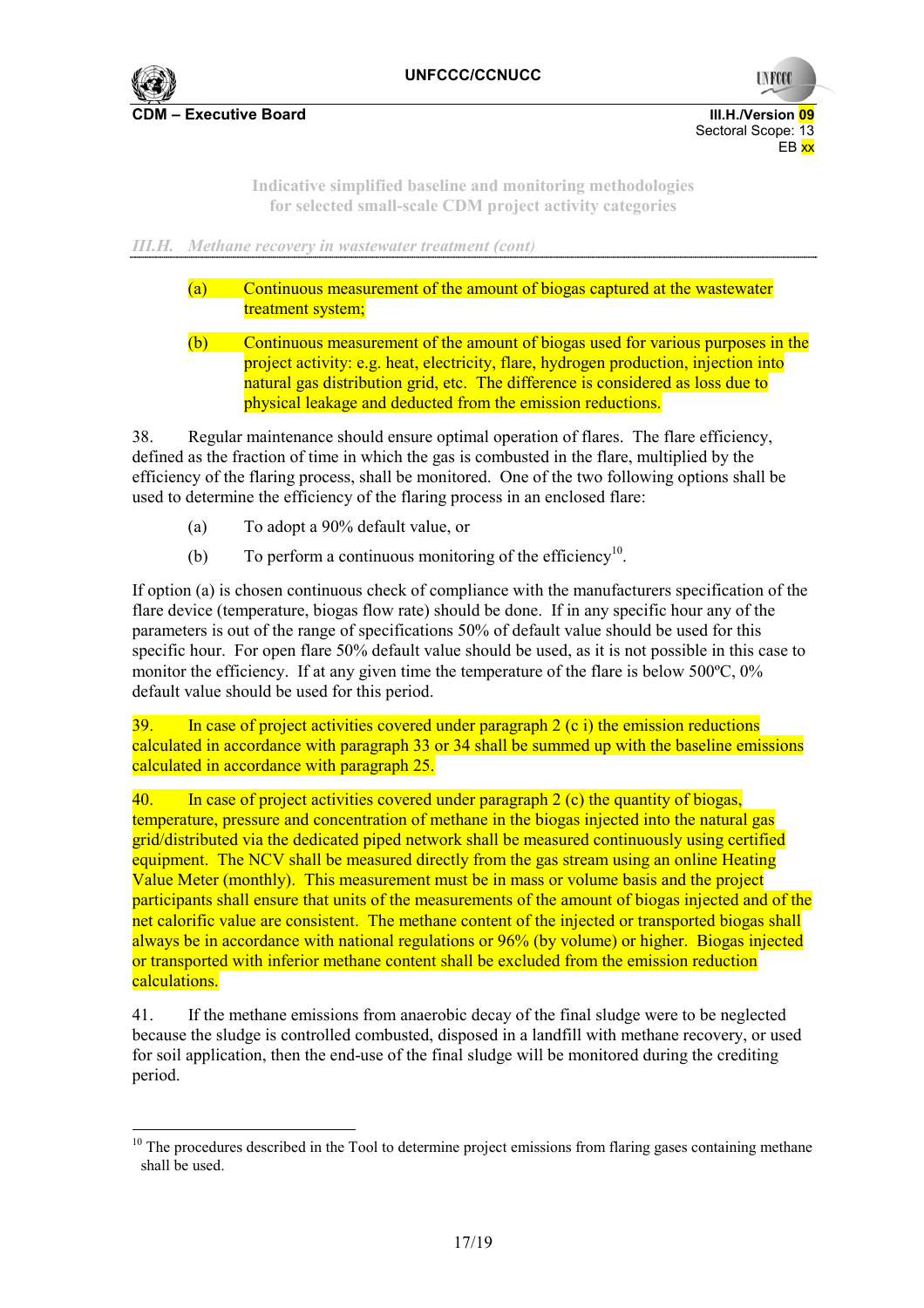

**UNFCO** 

**Indicative simplified baseline and monitoring methodologies for selected small-scale CDM project activity categories** 

*III.H. Methane recovery in wastewater treatment (cont)* 

42. In case of the project activities covered under paragraph 2 (b) and 2 (c)  $\overline{v}$  involves upgrading and bottling of biogas, the following parameters shall be monitored and recorded:

- (a) The volume of discharge into the desorption pond from the water wash upgrading installation  $(Q_{v,ww,upgrade})$ , monitored continuously;
- (b) The methane content ( $\text{[CH_4]}_{y,ww,upgrade}$ ) of the discharge water from the water wash upgrade facility, samples are taken at least every six months during normal operation of the facility;
- (c) The annual operation time of the compressor and each piece of equipment in the biogas upgrading and compression installations in hours  $(T_{\text{equipment}})$ . In case this information is not available it shall be assumed that the upgrading installation and compressor is used continuously;
- (d) The quantity, pressure and composition of the bottled biogas, **biogas injected into** a natural grid or transported via a dedicated piped network; monitored continuously using flow meters and regularly calibrated methane monitors. The pressure of the **bottled** biogas shall be regulated and monitored using a regularly calibrated pressure gauge. The methane content of the **bottled** biogas shall always be 96% or higher in order to ensure that **bottled** biogas could readily be used as a fuel, **bottles with** inferior methane content shall be excluded from the emission reduction calculations;
- (e) In case vent gases are calculated using the "Tool to determine project emissions from flaring gases containing methane", the monitoring criteria contained in this tool shall be used. In case this tool is not used and the alternative approach in paragraph 21 is used, then temperature and pressure of gas retained in water wash upgrading equipment shall be measured continuously and their values before the venting process are used, together with the volume capacity of the installation, to estimate the amount of methane released during the venting process;
- (f) During the periods when the biogas upgrading facility is closed due to scheduled maintenance or repair of equipment or during exigencies, project participants should ensure that the captured biogas is flared at the site of its capture using an (emergency) flare. Appropriate monitoring procedures should be established to monitor this emergency flare.
- $(g)$  In case of project activities covered under paragraph 2 (b) the number and volume of biogas bottles produced and transported, the average truck capacity  $(CT_{vbb})$  and the average aggregated distance for transporting the bottled biogas  $(DAF_{bb})$ .

#### **Project activity under a programme of activities**

The following conditions apply for use of this methodology in a project activity under a programme of activities:

43. In case the project activity involves the replacement of equipment, and the leakage effect of the use of the replaced equipment in another activity is neglected, because the replaced